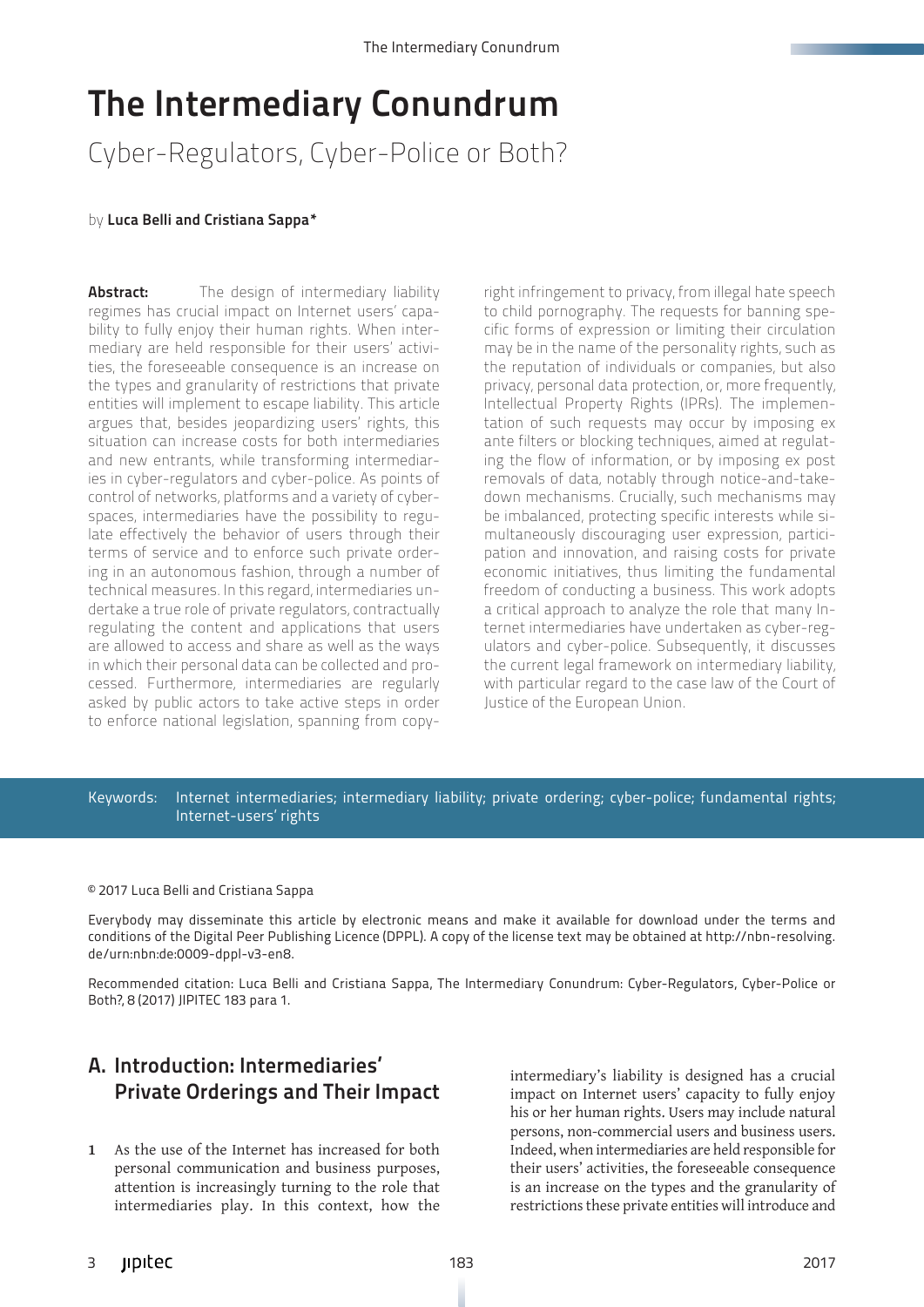implement in an attempt to escape any liability.

- **2** Intermediaries effectively become central points of control over a variety of cyberspaces, including electronic networks, platforms and the network of connected "things"1 . The intermediaries are able to effectively regulate the behaviour of users through their Terms of Service (ToS). The intermediaries enforce their private ordering through several technical measures. In this regard, intermediaries undertake the role of private regulators, enjoying the power of contractually regulating the content and applications that users access and share. This extends to the ways in which the user's personal data is collected and processed. Furthermore, intermediaries are regularly asked by public actors to take active steps to enforce national legislation, spanning from copyright infringement to data retention, from hate speech to child pornography. The requests for banning specific forms of expression or limiting their circulation, may be in the name of personality rights, such as the reputation of individuals or that of companies. It is also about privacy and personal data protection. More frequently than not, it is about enforcing Intellectual Property Rights (IPRs).2
- **3** The implementation of such requests may occur by imposing *ex ante* filters or blocking techniques,<sup>3</sup> aimed at regulating the flow of information. It may also occur by imposing the *ex post* removals of data. This notably happens by means of notice-and-takedown mechanisms.4 Moreover, the contractual

limitations on the basis of which blocking, filtering and removals are implemented may be based on vague and unclear ToS. This makes it particularly difficult, if not impossible, for a regular user to understand the limits imposed on his or her freedom of expression. Therefore, any user may face legal uncertainty and lack the appropriate remedies to seek redress in the event of abusive blocking or removal occurring. In addition, the implementation of *ex ante* filtering seems to be inefficient. It imposes higher costs, while at the same time conflicting with the principle of proportionality.<sup>5</sup> In fact, ex *ante* limitations to the circulation of information may be imbalanced, protecting specific interests while simultaneously discouraging user expression, participation, and innovation. It may additionally have the effect of hampering the freedom to conduct a business,6 by raising the costs for private economic initiatives.

**4** Intermediaries regulate the services they provide through standard contracts, commonly referred to as adhesion contracts or boilerplate contracts. The main feature of any standard contract utilised by any intermediary is that the contract is not the product of a negotiation.7 On the contrary, the conditions are pre-determined by and expresses the one-sided control of a single party. Over the past few years, this type of contract has become the object of numerous critique.8 The critique ranges from the unilateral provisions, the almost entire absence of negotiation between the parties, and the quasi-inexistence of the bargaining power of one party that is required to adhere to the terms. Internet users' mere adherence to the ToS imposed by the intermediaries gives rise to a situation where consumers mechanically 'assent' to pre-established contractual regulation. According to the same ToS, the intermediaries may continue to modify the ToS unilaterally.<sup>9</sup> Hence, except for

Luca Belli is Senior Researcher at the Center for Technology and Society of Fundação Getulio Vargas Law School (Rio de Janeiro) and Associated Researcher at the *Centre de Droit Public Comparé* of Paris 2 University. Cristiana Sappa is Professor of Business Law at Iéseg School of Management (Lille and Paris). This work is the outcome of a common effort and reasoning from the two authors. However, the draft of Section I has to be attributed to Luca Belli, while Cristiana Sappa drafted Section II and III.

The evolution of the control position of Internet intermediaries in the context of the Internet of Things cannot be extensively analysed in this paper and will be the object of a further publication.

In this regard, as an instance, intermediaries like Google report to be asked to remove well over 100,000 links to alleged copyright infringing material every hour. See Google, *Transparency Report. Requests to remove content due to copyright*, 2016, <https://transparencyreport.google.com/copyright/ overview#glance>.

<sup>3</sup> For a complete overview of blocking techniques, their efficency and their collateral effects see INTERNET SOCIETY, *Internet Society Perspectives on Internet Content Blocking: An Overview*, March 2017 <https://www.internetsociety.org/ sites/default/files/ContentBlockingOverview\_20170326\_ FINAL\_0.pdf>.

<sup>4</sup> For an overview of such mechanisms, see J. M. Urban - J. Karaganis – B.L. Schofield, *Notice and Takedown in Everyday Practice*, UC Berkeley Public Law Research Paper No. 2755628, 2017, <https://ssrn.com/abstract=2755628>.

<sup>5</sup> See *ibid.*; EUCJ, 24 November 2011, C-70/10, case *Scarlett Extended*, *EIPR* 2012, p. 429ff., commented by D. Meale, *SABAM v. Scarlet: of Course Blanket Filtering is Unlawful, but This isn't the End of the Story.*

At EU level, article 16 of the EU Charter of Fundamental Rights explicitly enshrines the freedom to conduct a business. See <http://www.europarl.europa.eu/charter/pdf/text\_en.pdf>. This provision finds no explicit parallel in international human rights law although the constitutional elements of this right can be found in the freedom to enjoy the right to property and freedom of expression.

<sup>7</sup> See the seminal work of O. Prausnitz. *The standardization of commercial contracts in English and continental* law, Sweet & Maxwell, London, 1937.

<sup>8</sup> See most notably: M.J. RADIN, *Boilerplate: The Fine Print*, *Vanishing Rights, and the Rule of Law*, Princeton University Press, 2012; N.S. Kim, *Wrap Contracts: Foundations and Ramifications*, Oxford University Press, 2013.

<sup>9</sup> A recent study conducted by the Center for Technology and Society at Fundação Getulio Vargas analysed the Terms of Service of 50 online platforms, establishing that only 30% of the analysed platforms explicitly commit to notifying users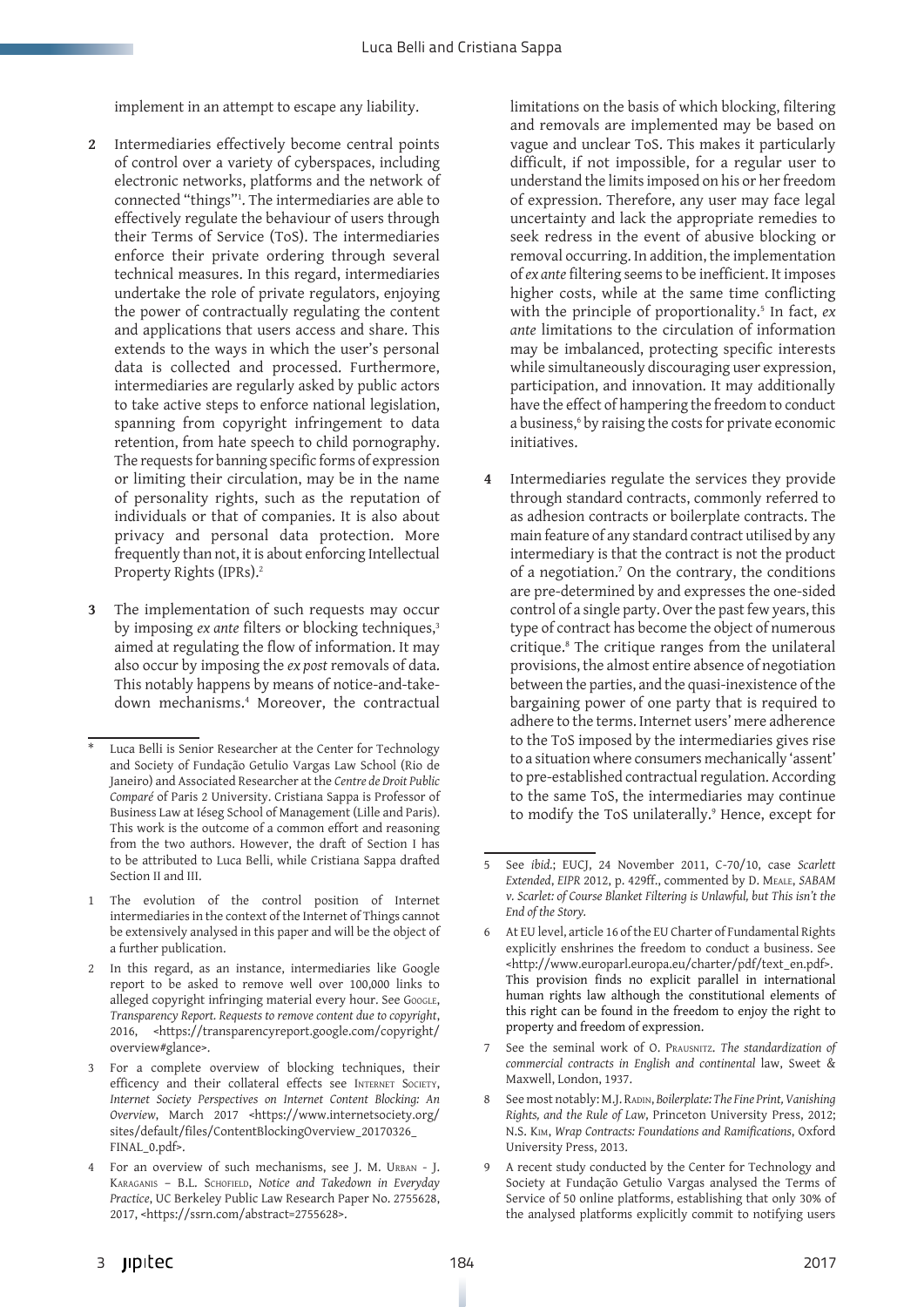the possibility to "take it or leave it", users have no meaningful say about the contractual regulation they are forced to abide by. This context of "contractual authoritarianism",10 is further exacerbated in the Internet environment. Besides having the power to unilaterally dictate the ToS, intermediaries also enjoy the capability to unilaterally implement their ToS-based private ordering.

- **5** Although it can be argued that private orderings are not a problem *per se* if users have the possibility to switch to another intermediary, it must be noted that such a possibility can be severely limited. This can be due to lack of competition, user lock-in practices, and the fact that all intermediaries regulate their services via unilaterally established and unilaterally implemented ToS. Furthermore, the potential benefits of switching to other competitors are greatly reduced when all market players include the provisions that are materially the same within their ToS to avoid liability for content shared by or activities carried out by third parties. In this regard, this article argues that intermediaries may enjoy farreaching powers on the cyberspaces under their control, while the current legislative tendencies seem to encourage the adoption of "voluntary measures",11 that strengthen the intermediaries' position of "points of control",<sup>12</sup> rather than reducing it.
- **6** In the first section of this work, we will critically analyse the role that many Internet intermediaries have undertaken as cyber-regulators and cyberpolice. To understand this evolution, we will focus on the concepts "regulator" and "police", to subsequently analyse the functions of Internet intermediaries. In the second and third sections, we will discuss the current EU legal framework on intermediary liability, and consider the evolution

- 10 See S. Ghosh, *Against Contractual Authoritarianism*, Southwestern Law School Review. Vol 44, 2014.
- 11 The utilisation of such measures was introduced in 1998 by section 230 of the U.S. Communications Decency Act. Since the failed negotiations on the Anti-Counterfeiting Trade Agreement (ACTA), an expanding number of governments has been trying to export the "good Samaritan" clause. See Article 27, ACTA proposing an obligation on States to support "cooperative efforts with the business community" to enforce criminal and civil law online, available at <https://edri.org/ actafactsheet/>.

of the intermediary liability regime, with particular regard to IPRs violations, while stressing how the implementation of such a regime may limit the full enjoyment of Internet users' fundamental rights. Lastly, we draw conclusions, arguing that the regulation and policing of cyberspaces shall conjugate efficiency and due process requirements. The regulation should be grounded on the responsibility of intermediaries to respect users' fundamental rights. Due to the abundance of intermediary liability literature focused on the US system, and to the potentially global impact of the ongoing EU reforms, we will mainly analyse the regime through a European perspective. We aim to bring a fresh approach to the debate.

# B. Section I: From Regulators and Police to Cyber-regulators and Cyber-police

**7** Intermediaries are not only vital to ensure the well-functioning of the Internet. They also enjoy the privilege of unilaterally defining the private ordering of the cyberspaces that it comprises of. Hence, such entities become key points of control or "chokepoints",13 with the aim of providing order and enforcing national legislation into portions of the Internet. Indeed, due to the control they exercise on their systems as well as the enormous amount of data they collect and store about users, intermediaries become essential partners of governmental agencies to conduct investigations and enforce the law of the land.14 Intermediaries define contractual terms to which users have to abide, enjoy the ability to enforce their ToS independently from state-based law-enforcement mechanisms. Intermediaries put in place alternative dispute resolution processes, adjudicate disputes between users, based on the intermediary-defined contractual regulation, which is implemented via technical means.<sup>15</sup> This combination of quasi-normative, quasi-executive and quasi-judicial powers assigns a particularly authoritative position to the intermediaries. It concentrates a remarkable power in their hands. This power may be deployed on the specific cyberspace under the control of the intermediary, be it a platform, an electronic network or even a

about changes in their contracts; 56% have contradictory or vague clauses, for instance, foreseeing that users will be notified only if the ToS changes are considered as "significant" by the platform; while 12% of the platforms state that there will be no notification in the event of contractual changes regardless of their relevance. See <http://tinyurl.com/ toshr>.

<sup>12</sup> See *e.g*. J. Zittrain, *Internet Points of Control*, Boston College Law Review, vol. 44, 2003; L. DENARDIS. *Internet Points of Control as Global Governance*, CIGI Internet Governance Papers n° 2, August 2013, <https://www.cigionline.org/sites/default/ files/no2\_3.pdf>.

<sup>13</sup> See e.g. A. Robachevsky, C. Runnegar, K. O'Donoghue and M. Ford, *The Danger of the New Internet Choke Points*, The Internet Society, 2014. available at <http://tinyurl.com/y9qwngxl>; N. Tusikov, *Chokepoints: Global Private Regulation on the Internet*, University of California Press, 2016.

<sup>14</sup> These aspects are discussed in Section II and III.

<sup>15</sup> See L. Belli. *De la gouvernance à la régulation de l'Internet*, Berger-Levrault, Paris, 2016, pp. 202-209; L. Belli - J. Venturini, *Private ordering and the rise of terms of service as cyber-regulation*, Internet Policy Review, 5(4), 2016.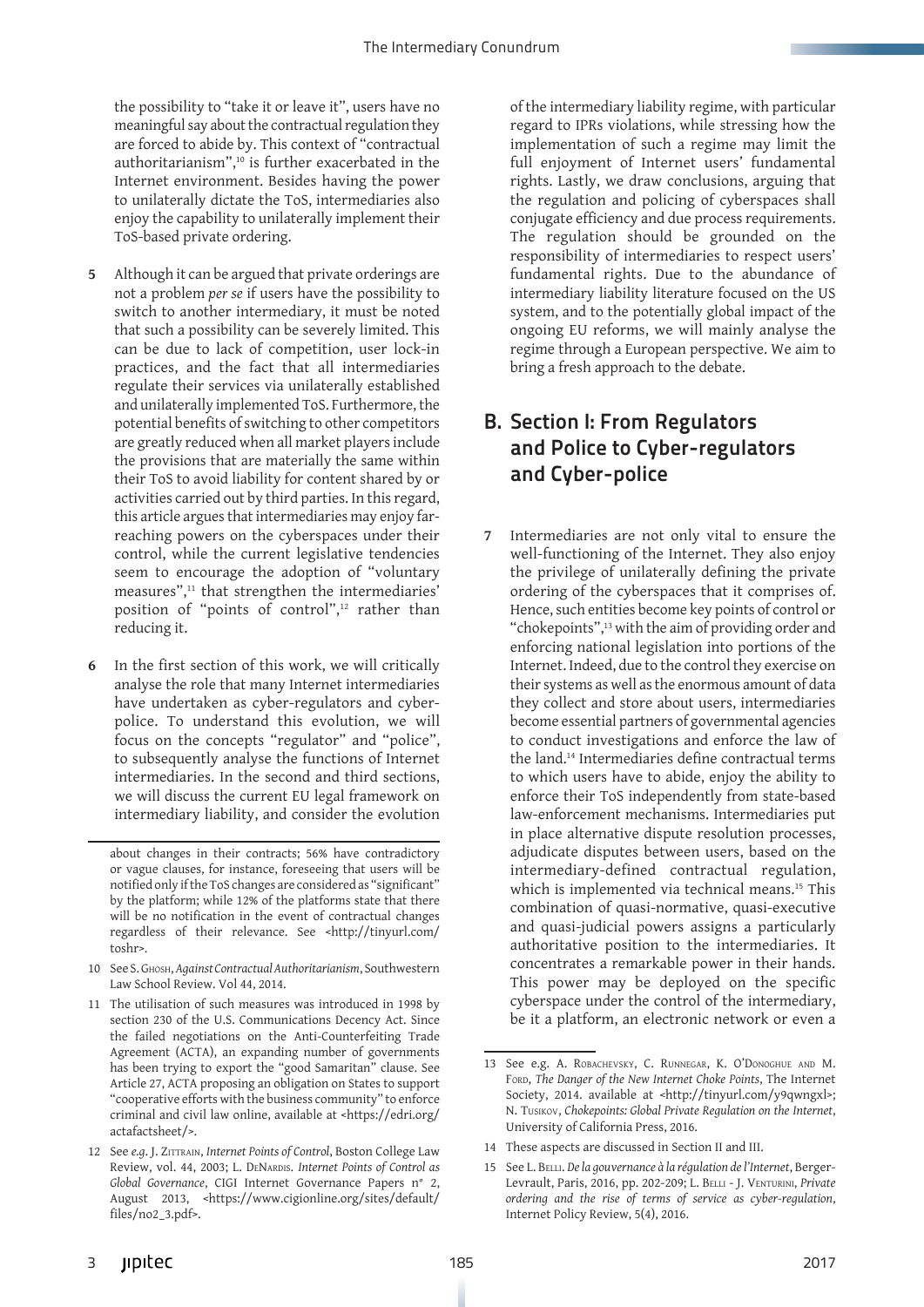network of connected devices (or "things"). Such amalgamation of power is due to the intermediary's capacity to define and subsequently control the logical architecture of a given application or the hardware on which network infrastructure and connected things, are based.

- **8** Internet intermediaries concentrate the powers, because they both create the applications, networks and things under their control and regulate their functioning. In doing so they establish the ToS-based private orderings. Conversely, it is interesting to note that national legislators attribute such combination of powers to the administrative agencies that regulate specific issues, such as telecommunications, personal data protection, or medical products. This section analyses the main features of regulators and police in the offline world. Using these features, we are able to draw parallels between the agency of administrative entities and Internet intermediaries in the subsequent sections. Administrative bodies have a positive obligation to protect human rights and to operate transparently, impartially and in the public interest. However, it may be hazardous to delegate such public attributions to Internet intermediaries. The fundamental purpose of the Internet intermediary is to maximise profit in the private interest, with no duty of impartiality, transparency or human rights protection.
- **9** While the twentieth century witnessed the emergence of the modern administrative state, the twenty-first century is undoubtedly witnessing the digital transformation of the state and the digitisation of social interactions at large. Such a trend is corroborated by the ever-increasing migration of public activities to the online environment. Furthermore, public services are digitised, social networking platforms are emerging and are constantly encouraging online public debate. The aim is to collect the greatest amount of data on users' interactions. This digital evolution has not simply transformed the way individuals communicate with each other and speak to the polity. It has also empowered various intermediaries with the capability to monitor users, constantly collecting data on individuals' behaviour, and to regulate digital interactions. These transformations have clearly demonstrated that Internet intermediaries play a pivotal role in advancing public policy objectives,16 due to their position of control. For this reason, the legislature and the government has increasingly delegated traditional regulatory and police functions to the intermediaries that design and organise digital environments.
- **10** Such delegation was traditionally achieved by stimulating "voluntary commitments",<sup>17</sup> to regulate and police in order to avoid liability. More recently it has taken the form of an obligation to police and decide what constitutes unlawful or "harmful" content. Intermediaries have traditionally tried to avoid liability by banning illicit conduct from the cyberspaces under their purview. These bans are enshrined in the ToS and implemented either algorithmically or manually. Manual implementations are conducted by employing individuals who actively monitor users' compliance to the ToS.18 However, it must be noted that private regulation may be overrestrictive and private enforcement frequently leads to erroneous decisions.<sup>19</sup> This in turn, may result in unduly limiting the fundamental freedoms of individuals. This effect should suggest to legislators that delegation of traditionally public functions to private intermediaries might be a negative tradeoff. Recently adopted legislation, such as the German law on Enforcement on Social Networks is telling.<sup>20</sup> It exemplifies the tendency towards "responsibilisation of intermediaries", by increasing their "voluntary" regulation and policing, rather than decreasing the delegation of public functions to private ordering.
- **11** To understand the tendency towards the transformation of Internet intermediaries into cyber-regulators and cyber-police, we develop a preliminary digression on the role and functions of regulators and police. We explore the intermediary liability regime and will identify similarities between, on the one hand, traditional regulators and police, and on the other hand, intermediaries acting as cyber-regulators and cyber-police.

<sup>16</sup> See OECD, *The Role of Internet Intermediaries in Advancing Public Policy Objectives*, OECD Publishing, Paris, 2011, <http://dx.doi. org/10.1787/9789264115644-en>.

<sup>17</sup> See, for instance, the Code of Conduct on illegal online hate speech, developed by Facebook, Twitter, YouTube and Microsoft, together with the European Commission, which establishes a series of commitments to combat the spread of illegal hate speech online in Europe <http://ec.europa. eu/justice/fundamental-rights/files/hate\_speech\_code\_of\_ conduct\_en.pdf>.

<sup>18</sup> As an example, in May 2017, Facebook announced the adding of "3,000 people to [Facebook's] community operations team around the world -- on top of the 4,500 we have today -- to review the millions of reports we get every week." See M. Zuckerberg. (3 May 2017). Official announcement. <https:// www.facebook.com/zuck/posts/10103695315624661>.

<sup>19</sup> For instance, empirical evidence of over-removal is abundant. For an overview of tools and techniques utilised to implement "takedowns" of illicit content, exploring mistakes "made by both "bots" and humans," see Urban, J. M., Karaganis J. and Schofield B. L, *supra,* note 4.

<sup>20</sup> The German Parliament adopted the law on 30 June 2017, requiring every "social media" company operating in Germany and having more than 2 million users to remove content that is deemed as illegal by German legislation – and, therefore, to assess the legality of the content – within 24 hours of the notification.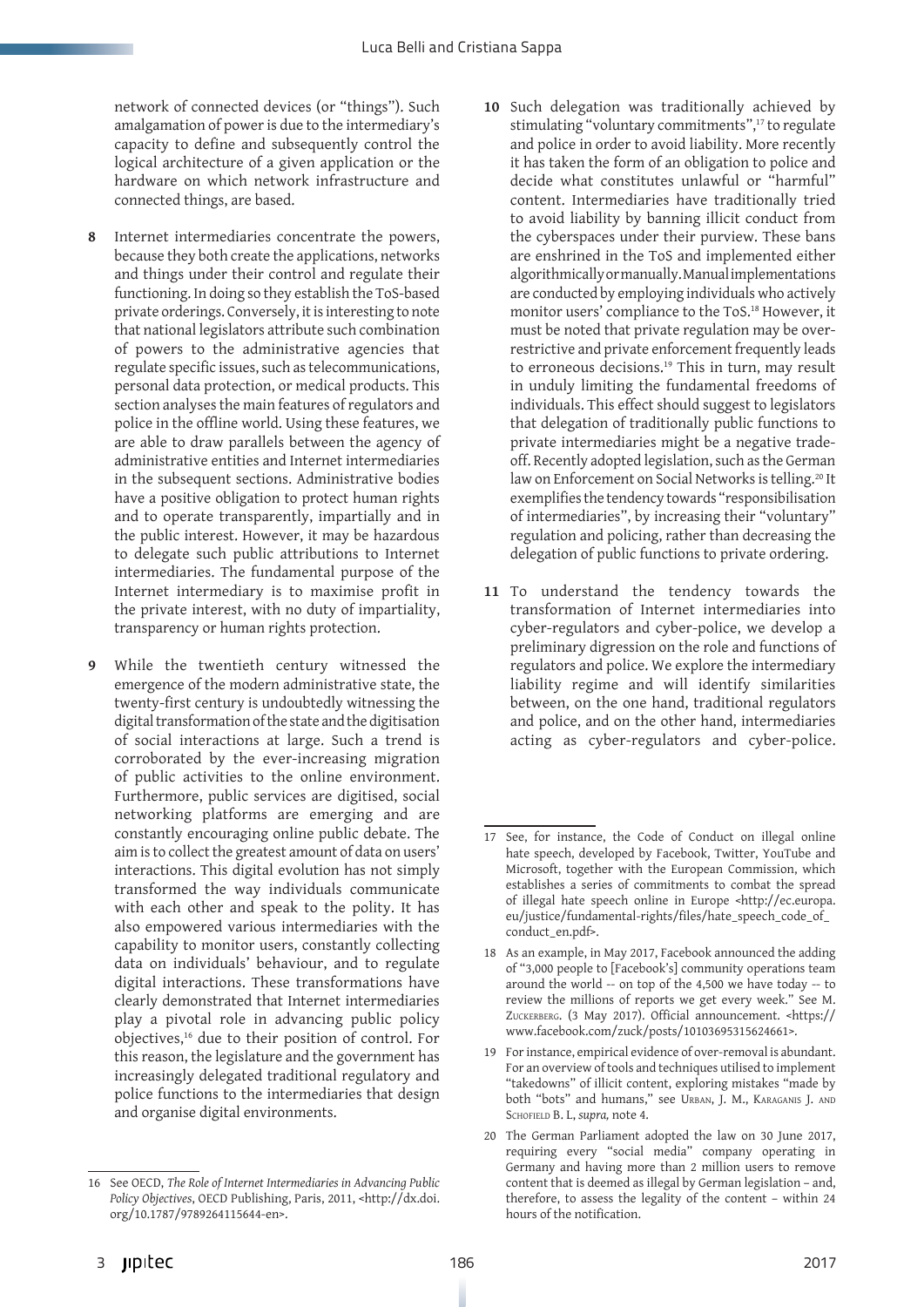# I. Regulatory Agencies and Police in the Offline World

- **12** Regulation and police are traditionally considered as public functions, performed by bodies operating independently and transparently, and in the public interest. Over the past century, states restructured their organisations, fostering efficiency and ensuring the transition from the welfare state to the regulatory state. In the process, states developed issue-specific regulation and established issuespecific regulatory agencies.<sup>21</sup> On the one hand, the rise of participatory governance processes grounded the legitimacy of administrative regulation on openness to collective wisdom expressed through numerous associative processes that provide inputs and feedback for the development of regulation. At the same time, it constituted the participatory legitimacy of the administrative agency. On the other hand, regulatory agencies have been relying on a variety of tools – of an administrative or private nature – to provide equilibrium to the sectors under their ambit.<sup>22</sup> Notably, the experimentation of new co-regulatory approaches demonstrated the possibility to strike a balance between conflicting interests, in an efficient fashion. For instance, by promoting technical standards or contractual agreements and avoiding burdensome rule-making processes. In this context, it is important to clarify that regulation can be exercised through a variety of tools that may be more effective than traditional public-law tools, such as through courts decisions or through legislation.23 Hence, self- and co-regulation undertake a complementary function, becoming particularly widespread when state regulation proves to be ineffective and inefficient.<sup>24</sup>
- **13** The Internet offers a good case study for the inefficiency of public regulation. This is due to the intrinsic geographic and physical limitations of public law that may prove difficult to implement in a transnational and digital environment. It is in this environment that intermediaries such as content

- 22 See L. Belli, *supra*, note 15, pp. 101-102.
- 23 See *ibid*., pp. 97-129.

and application providers operate. Hence, Internet intermediaries may either be required to apply national legislation as a condition to operate in a given country, or be encouraged to "voluntarily" regulate user behaviour via more efficient private ordering. It is in this context that intermediaries solely define their ToS, and thereby regulate the cyberspaces under their purview, as if they were private regulators.

- **14** The term "regulator" is generally used to refer to public authorities responsible for monitoring a specific sector. The regulator addresses the conflicting interests of a wide range of stakeholders and establishes an adequate equilibrium in that sector. Regulators are supposed to act in the public interest. They derive their authority from legislative delegation of power that determines the scope of the issues within their purview. The independence of regulatory agencies is the very basis of their legitimacy. In fact, by being independent from the traditional structure that defines administrative organisations, which is based on a hierarchical structure, regulatory entities are supposed to be shielded from the undue influence of both political and economic interests.25 Such independence makes administrative agencies less easily susceptible to external pressure. This provides the conditions necessary to regulate in the public interest.
- **15** A further element of legitimacy for regulators is the specificity of their regulation. Indeed, being unable to rely on a democratic mandate, the legitimacy of an administrative body to regulate depends on the legislature's devolution of a portion of sovereignty, but limited to a specified scope and defined sector. Such delegation signifies the willingness to transfer the authority to regulate a given issue from the democratically elected bodies to specifically mandated agencies. This is carried out on the basis that the agencies enjoy the scientific or technical competencies necessary to take decisions about particularly complex topics. The establishment of independent regulatory agencies aim not only at removing the administration from the influence of political and economic power. It also aims at creating efficient decision-making bodies whose decisions are based on scientific considerations.26 The development of evidence-based regulation, independent of particular interests, is indeed the real *raison d'être* of the regulatory agencies. In turn, the delegation of regulatory power from the legislature represents

<sup>21</sup> Regulatory agencies differ from executive agencies. The former are characterised by independence from the administrative hierarchy and by the attribution of regulatory powers, while the latter are usually affiliated to a ministry or department and manage the implementation of specific governmental policies. See K. DATLA AND R. L. REVESZ, *Deconstructing Independent Agencies (and Executive Agencies)*, in Cornell Law Review, vol. 98, no 4, 2012; CONSEIL D'ÉTAT. (2012). Les agences: une nouvelle gestion publique? Les rapports du CONSEIL D'ÉTAT. <http://www.ladocumentationfrancaise.fr/ var/storage/rapports-publics/124000501.pdf>; L. Belli, *supra*, note 15, pp. 109-114. In this section, we use the terms agency and regulator to refer generally to regulatory agencies.

<sup>24</sup> See P. TRUDEL, Les effets juridiques de l'autoréglementation, RDUS, vol. 19, 1989, p.250.

<sup>25</sup> Although the degree of independence as well as the specific positioning within the administrative structure may vary according to the legal system in which a regulator is established. For a complete analysis of the characteristics of regulatory agencies, see Conseil d'État, *supra,* note 21.

<sup>26</sup> See A. Supiot, *Du gouvernement par les lois vers la gouvernance par les nombres*, cours dispensé au Collège de France, 31 janv. au 25 avr. 2013 ; L. Belli, *supra*, note 15, pp. 91-97.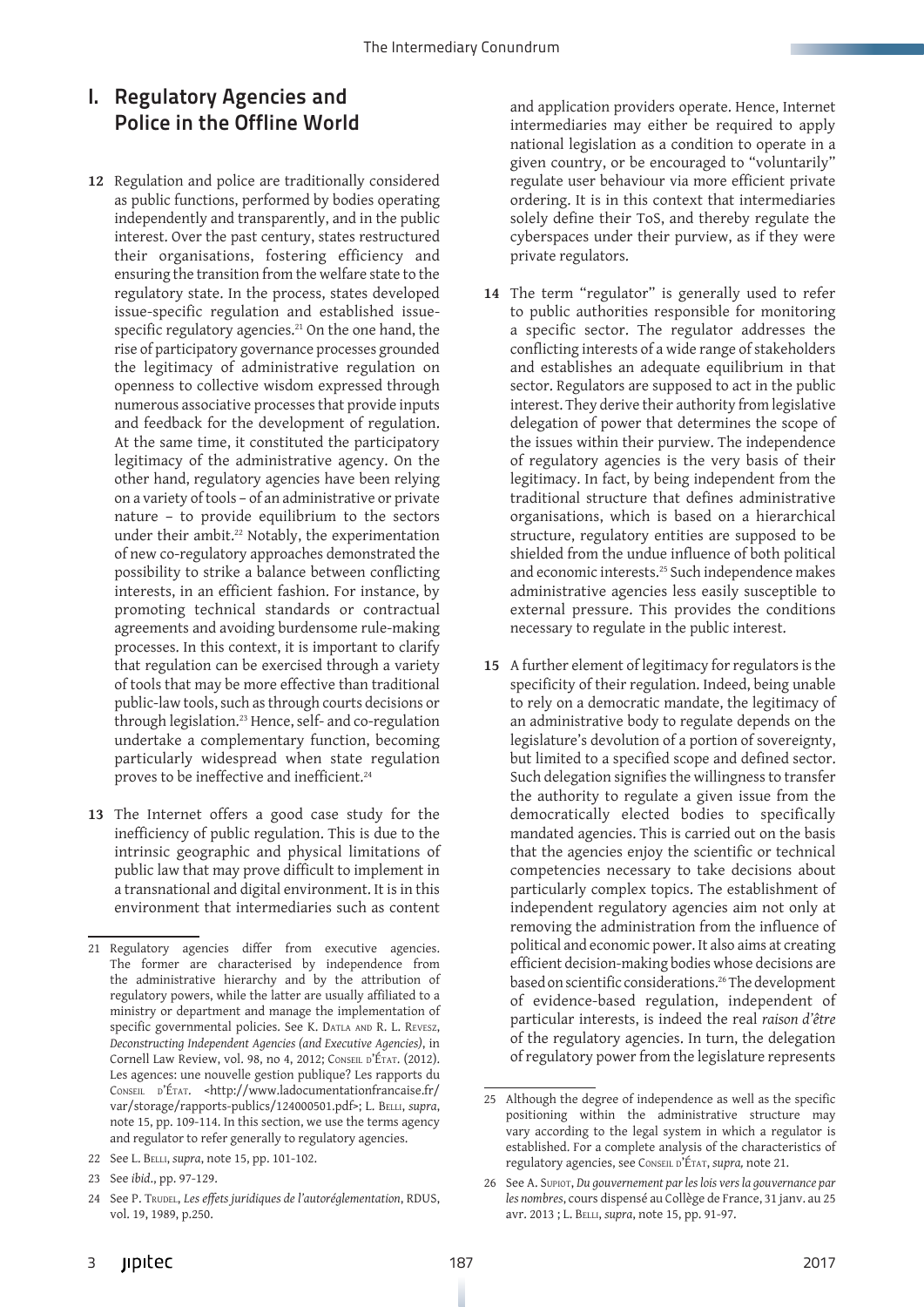the basis of the agencies' legitimacy to perform their functions. In these circumstances, regulators are established as independent, transparent, and legally predictable entities, overseeing sectors characterised by constitutional relevance and high specificity. $27$  It is interesting to note that a very similar rationale justifies the European Court of Justice's delegation of regulatory functions to a particular category of Internet intermediaries. This category refers to search engine providers. They are tasked to operate in a manner that strikes a balance between freedom of information and the privacy of individuals' personal data. The Court has indeed affirmed that search engine providers must assess what information may be considered: "… inadequate, irrelevant or no longer relevant, or excessive in relation to those purposes and in the light of the time that has elapsed".<sup>28</sup> Subsequently, the providers must de-index such information, in order to provide effective and complete protection to users. This combination of regulatory and executive functions is a characteristic of regulatory agencies.

**16** Indeed, in addition to the traditional administrative functions of authorisation and control, regulatory agencies have the power to lay down general rules. The rules are there to help manage their application services and to resolve disputes with a view to effectively discipline the sectors within their competence.29 In this context, because of the plurality of powers conferred upon them, the regulators represent a genuine "legal oxymoron".30 The regulatory entities may be empowered to make rules (regulatory power), control their execution (executive function), adjudicate disputes, and pronounce administrative sanctions (judicial power).

29 See L. Belli, *supra*, note 15, 101-119.

The aim is to promote the public interest and to achieve their regulatory objectives effectively. The achievement of a superior – usually constitutional – interest is therefore the rationale that explains the combination of quasi-normative, quasi-executive, and quasi-judicial attributions. Such a combination is justified since the agencies' sector-specific regulation is not politically driven but rather based on objective scientific considerations and empirically demonstrable evidence.

- **17** Lastly, it is important to stress that some administrative agencies exercise the powers that may be categorised as "special police" attributions. A telling example in this instance may be found in the French Health Products Safety Agency<sup>31</sup> (ANSM), which enjoys the power to inspect industrial sites, conduct controls of laboratories, and conduct scientific, medical or economic evaluations of any product it deems necessary to protect public health. To implement such powers, the agency can take evidence-based decisions to suspend, ban, or restrict the circulation and use of any product or practice that may cause danger to public health. The special police functions performed by ANSM usefully exemplify a distinction between administrative police and judiciary police, which is particularly evident in French administrative jurisprudence.<sup>32</sup> A brief analysis of such a distinction will allow us to better understand the role undertaken by Internet intermediaries that police the cyberspaces.
- 18 The term "police" generally refers to bodies whose fundamental purpose is to preserve public order and public safety through the enforcement of rules and by assisting the public. On the one hand, administrative policing presents a preventive character, having the main objective of protecting public order and morality,<sup>33</sup> which is unique to every country and may also be structured in special administrative police, dealing with specific issues. On the other hand, judicial policing has a repressive character, aimed at recording offenses against criminal law, gathering evidence and searching for the perpetrators of specific offences.34 The

<sup>27</sup> Positive theories of regulation affirm that regulators are instituted when: the government deems it necessary to protect consumers from potentially abusive behaviours of market players when competition is ineffective or inexistent; to overcome information asymmetries in a given sector while promoting the public interest; to foster competition in a given sector; or to protect specific fundamental rights. An example in this regard is the establishment of the French Data Protection Regulator in 1979, and the subsequent requirement of national data protection authorities for all signatories of the 1981 Council of Europe convention on the protection of personal data. See *Loi n° 78-17 du 6 janvier 1978 relative à l'informatique, aux fichiers et aux libertés,* available at <http://tinyurl.com/hfowpyp>**;** Council of Europe, *Convention for the Protection of Individuals with Regard to Automatic Processing of Personal Data*, 1981, available at <https://rm.coe. int/1680078b37>.

<sup>28</sup> EUCJ case Google Spain v. Costeja, 14/EN WP 225 of 26 November 2014, para 93, <http://ec.europa.eu/justice/ data-protection/article-29/documentation/opinionrecommendation/files/2014/wp225\_en.pdf>.

<sup>30</sup> See P. Gélard, *Les autorités administratives indépendantes: évaluation d'un objet juridique non identifié*, rapport fait au nom de l'office parlementaire d'évaluation de la législation, AN, no 3166, 2006, p. 22.

<sup>31</sup> See Conseil d'État, *supra,* note 21, p.50; *Agence nationale de sécurité du médicament et des produits de santé,* <http://ansm. sante.fr/>.

<sup>32</sup> Particularly, see Conseil d'Etat, *Consorts Baud*, 11/05/1951, <http://www.lex-publica.com/data/jurisprudence/baud. pdf>; Tribunal des Conflits, *Dame Nouelek*, 7/06/1951, <http:// www.lex-publica.com/data/jurisprudence/noualek.pdf>.

<sup>33</sup> States have both the right and obligation to determine their own moral values in whatever form they see fit with the aim of meeting the requirements and needs of their citizens. At the EU level, such principle is particularly evident in EUCJ, Case 34/79, *Henn and Darby* (1979), <http://eur-lex.europa. eu/LexUriServ/LexUriServ.do?uri=CELEX:61979J0034:EN:HT  $MI$ 

<sup>34</sup> See Conseil d'Etat, *Consorts Baud*, *cit*.; Tribunal des Conflits, *Dame Nouelek*, *cit.*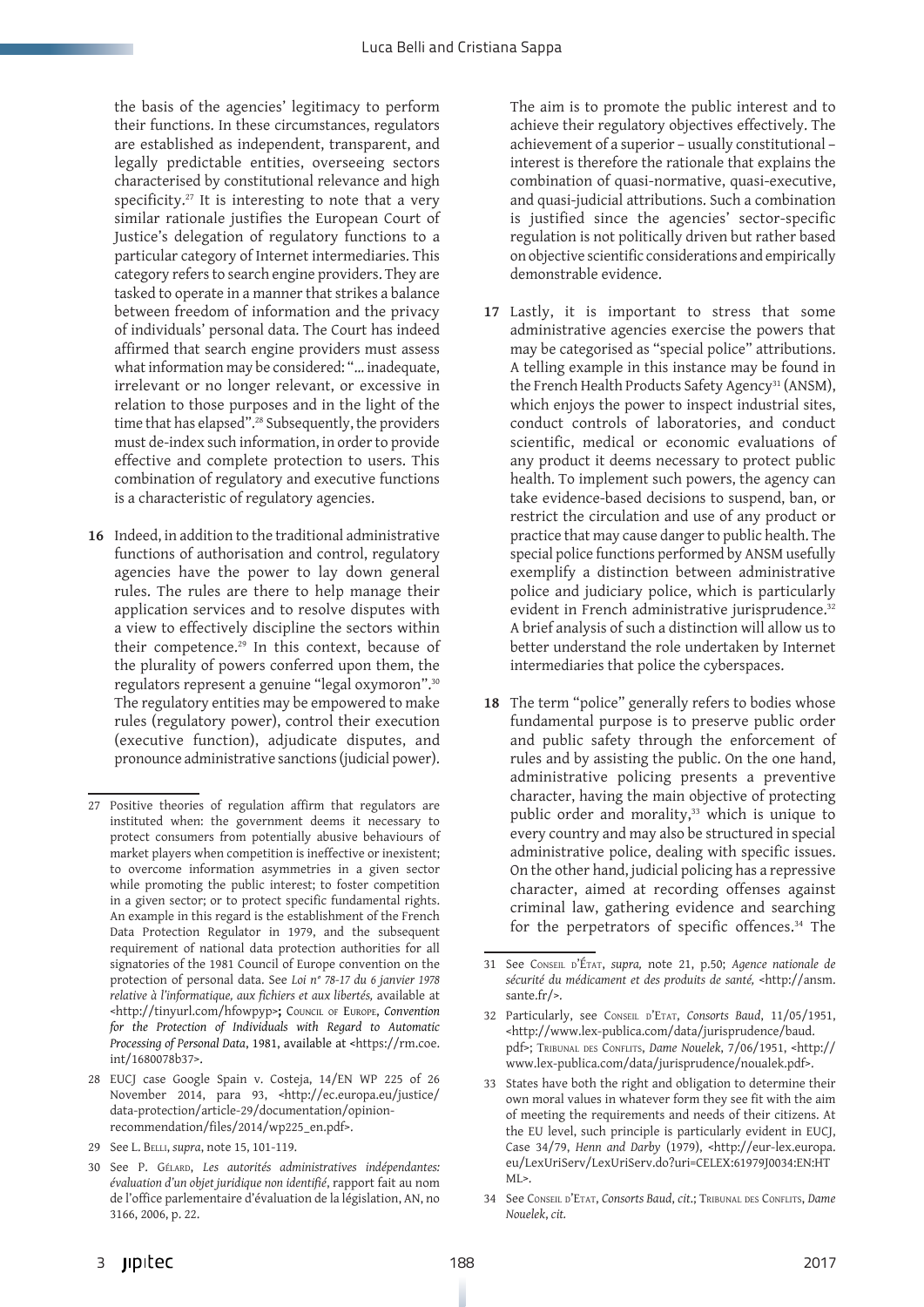criteria to distinguish between administrative and judicial police depends on the intent for which police operations are undertaken. It particularly depends on the existence of a link between a police operation and a criminal offence. Administrative policing is aimed at the general preservation of public order and morality. Judicial policing is aimed at the special repression of given offences. Similarly, intermediaries implementing voluntary measures to remove or disable access to specific content act as administrative police. Intermediaries who retain personal data of criminal offenders or block access to content by complying with court decisions, act as criminal police.

**19** Policing, as policymaking and giving justice, are considered as quintessentially public functions. However, it must be noted that policing may be delegated to private bodies, to cope with the deficiencies and limited resources of the public bodies. Private police are funded and operated by non-governmental entities with the aim of enforcing (public or private) rules, fostering order and safety within privately owned spaces that are generally publicly accessible, such as shopping malls or residential compounds. Such spaces are publicly accessible but controlled by private entities that may establish their own "police" as a private service, or subcontracting it. The goal is to safeguard both the well-being of the individuals who have access to and the safety of the business that are hosted in the malls or complexes.35 Similarly, it can be argued that, cyberspaces may be considered as publicly accessible "spaces" although they are created, maintained, and regulated by private intermediaries that can also act as cyber-police to monitor the implementation of both the ToS and national legislation. Private and public police officers have a similar function. Both seek to guarantee the respect of the established rules and increase safety. Private police however may be more concerned with creating a favourable environment for those who fund them rather than with justice.<sup>36</sup> Such considerations seem particularly relevant to properly understand the consequences of delegating to private intermediaries. The natural behaviour of private intermediaries is profit maximisation rather than the promotion of public welfare. The public welfare task, in this context, is to regulate and police cyberspaces, especially when such environments play a pivotal role as a platform that fosters public debate.

## II. Cyber-regulators and Cyber-police

**20** The Internet exacerbates the concentration of powers in the hands of private intermediaries, which retain full control over the systems they conceive, operate and regulate. Such a situation has been compared to a revival of feudalism.37 The intermediaries enjoy quasi-legislative, quasi-executive and quasi-judicial powers. This is giving rise to a form of private quasi-sovereignty.38 Similarly to the administrative regulators illustrated above, intermediaries enjoy the power to prescribe rules. However, unlike administrative regulators, intermediaries also enjoy the power to modify their contractual regulation at their own discretion,<sup>39</sup> being subject to no other constraint, other than the more or less stringent limits of their contractual autonomy. This means that the intermediaries' private ordering undertakes a quasi-legislative function,<sup>40</sup> consisting of the ability to define what behaviours and what information is allowed within their cyberspaces. As an instance, application providers may unilaterally define what content is banned from their platform, what and how personal data is collected, and even what personal information is no longer relevant or in the public interest and should be de-listed from search engines.<sup>41</sup> Furthermore, intermediaries enjoy the quasi-executive power to implement their contractual regulation by defining the software and hardware architecture of the cyberspaces under their purview and by implementing their own decisions, such as the removal of content deemed as abusive by the ToS. Lastly, intermediaries enjoy a quasi-judicial power, because their ToS may impose<sup>42</sup> alternative dispute resolution systems to solve conflicts amongst users, based on the contractual provisions they define unilaterally.

<sup>35</sup> See P. Heaton, P. Hunt, J. MacDonald and J. Saunder, *The Shortand Long-Run Effects of Private Law Enforcement: Evidence from University Police*, IZA Discussion Paper No.8800, 2015, <http:// ftp.iza.org/dp8800.pdf>.

<sup>36</sup> See *idem.*

<sup>37</sup> See A. Narayanan, *Digital Feudalism Is Upon Us. How Do We Respond?*, Stanford Law School, 22 Jan. 2013, 2013; B. Schneier, *Power in the Age of the Feudal Internet*, in MIND, *Co:llaboratory*  discussion paper #6 Internet & Security, 2013; L. BELLI, *supra*, note 15, pp. 202-209; L. Belli and J. Venturini, *supra*, note 15, cit.

<sup>38</sup> See R. MacKinnon, *Consent of the Networked: The worldwide struggle for Internet freedom*, Basic books, New York, 2012. 2012; L. Belli, *supra*, note 15.

<sup>39</sup> See note 9.

<sup>40</sup> See L. Belli – P. De Filippi, *Law of the Cloud v Law of the Land: Challenges and Opportunities for Innovation*, in European Journal of Law and Technology, Vol. 3, n°2, 2012; D. Korff, The rule *of law on the Internet and in the wider digital world*, Issue paper published by the Council of Europe Commissioner for Human Rights Council, 2014; L. Belli - J. Venturini, *supra*, note 15.

<sup>41</sup> For a complete analysis of the decision giving rise to the socalled "right to be forgotten" and its consequences on Search engine capability to delist information, see H. Kranenborg, *Google and the Right to be Forgotten*, European Data Protection Law Review, 2015, 70.

<sup>42</sup> In this regard, the aforementioned study by the Center for Technology and Society at FGV has demonstrated that 34% of the analysed contractual agreements imposed arbitration as the only method for dispute resolution. See <http://tinyurl. com/toshr>.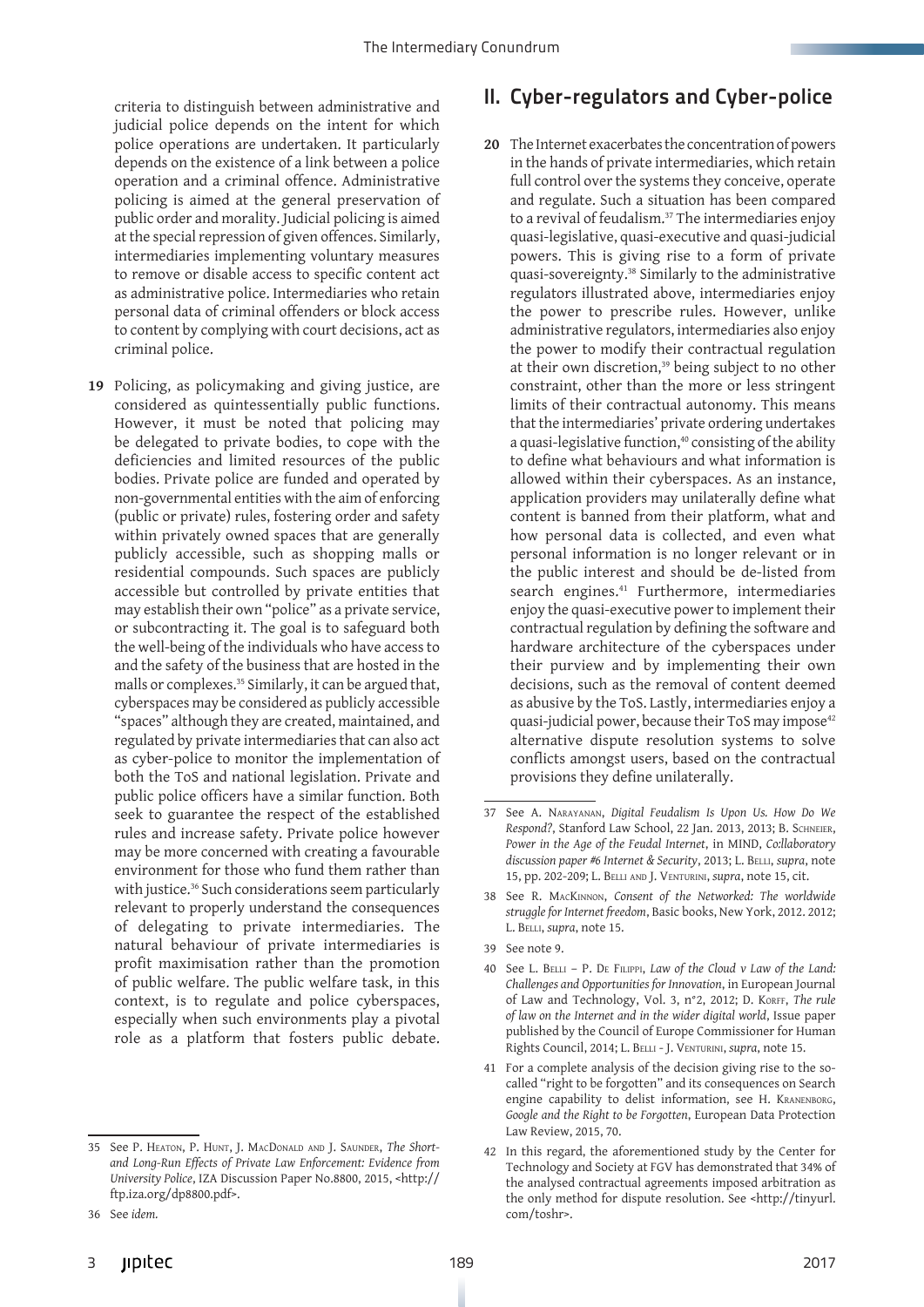- **21** As pointed out by the OECD, even in the absence of legal compulsion, intermediaries frequently define and implement policies aimed at restricting the use of their systems in order to avoid liability for potentially illegal activities perpetrated thereon.<sup>43</sup> Moreover, many intermediaries establish so-called community guidelines, to define what content is admissible or inadmissible, and thereby avoid liability for user-generated content. In this context, the enforcement of the ToS and the community guidelines entail a wide spectrum of private policing activities, spanning from the implementation of algorithmic filtering to the active monitoring of users' publications by dedicated agents.44 As mentioned above, such an approach has been encouraged by legislators to avoid the costs of rulemaking, while letting intermediaries free to define efficient policies based on business best-practices.
- **22** Based on the distinction stressed in the previous section, we may argue that Internet intermediaries operate as special administrative police, with the goal of ensuring the order and morality within their systems, according to their own rules, while they act as judicial police to implement public law. The special police functions are performed in two diverse ways. First, when establishing the logical architecture of their systems, intermediaries create a self-performing police function within the very structure of their systems, which are configured to prohibit activities prescribed by the ToS and the legislation the intermediaries abide by. Second, intermediaries – and notably platform operators – may establish special teams dedicated to monitoring the activities of platform users to ensure compliance with the platform's own contractual regulation.<sup>45</sup> For example, Facebook can remove any content that is determined to violate its ToS thanks to hundreds of reviewers. Any user considered by Facebook as having posted such content is subject to the suspension or blocking of his or her account.<sup>46</sup> The same procedure is established by the majority of platforms, which explicitly foresee the possibility to terminate user accounts without previous notice and without allowing users to challenge the decision.<sup>47</sup> Furthermore, intermediaries act as judicial police, or at least judicial-police subsidiaries, by cooperating with law enforcement agencies, collecting evidence for enquires, and implementing court decisions

through blocking, filtering and take-down measures.

**23** As we will point out in the following section, the possibility of such cooperation – be it by virtue of a legal obligation or as a consequence of so called "voluntary commitments" – is turning intermediaries into an essential component of law enforcement mechanisms on a global scale.

## C. Section II. The current EU trend on ISPs liability

- **24** In EU legal jargon, the term Internet Service Provider (ISP) generally refers to intermediaries that may play various roles as to the circulation of information online. In the beginning of the Internet era, most of the entities that qualified as ISPs did not deliver content protected by IPRs and were predominantly of a passive nature. However, to a limited extent they could facilitate the infringement of IPRs by their subscribers. Policy makers have therefore always been reluctant to excuse them from liability. The first generation of legislation introduced reflected this scepticism. Indeed, apart from residual circumstances,<sup>48</sup> the misconduct of intermediaries has generally been qualified as secondary or indirect liability. This was because ISP liability was incurred only when the primary infringer, who is a different subject from the ISP, has committed a direct violation.<sup>49</sup>
- **25** Recently, new and very active actors have gained prominence. These are actors that are providing platforms on which information can be created, edited and shared by users. They index and make such information searchable. They even create connections among different devices. Such an evolution constitutes a radical change of the general category of ISPs as well as the role of such players regarding the dissemination of information. A notable distinction has emerged between two types of providers. On the one hand, there are the service providers that are considered as "mere conduits of information",<sup>50</sup> and have an obligation to "treat all

<sup>43</sup> See OECD, *supra,* note 16.

<sup>44</sup> See note 4, 17 and 18.

<sup>45</sup> *Idem*.

<sup>46</sup> See *supra,* note 18. Facebook's ToS and policies can be found at <www.facebook.com/policies/?ref=pf>.

<sup>47</sup> Such provisions can be found in 88% of the platforms analysed by the study on ToS and Human Rights, conducted by the Center for Technology and Society at FGV, which has also demonstrated that none of the analysed platforms commit to notifying users before proceeding with account termination. See *supra*, note 9.

<sup>48</sup> For example, see Twentieth Century Fox Film Corp v. Newzbin Ltd [2010] EWHC 608 (Ch) (UK).

<sup>49</sup> This can be also deduced from art. 8.3 of Directive 2001/29/ EC, <http://eur-lex.europa.eu/LexUriServ/LexUriServ. do?uri=OJ:L:2001:167:0010:0019:EN:PDF>, herein after the InfoSoc Directive; and from art. 11 of Directive 2004/48/EC, <http://eur-lex.europa.eu/LexUriServ/LexUriServ.do?uri=OJ :L:2004:195:0016:0025:en:PDF>, herein after the enforcement directive.

<sup>50</sup> See art 12**,** Directive 2000/31/EC, herein after "e-Commerce Directive", <http://tinyurl.com/ycs7q6jt>. Such provision is inspired by section 512 of the 1998 US DMCA, <https://www. copyright.gov/legislation/dmca.pdf>.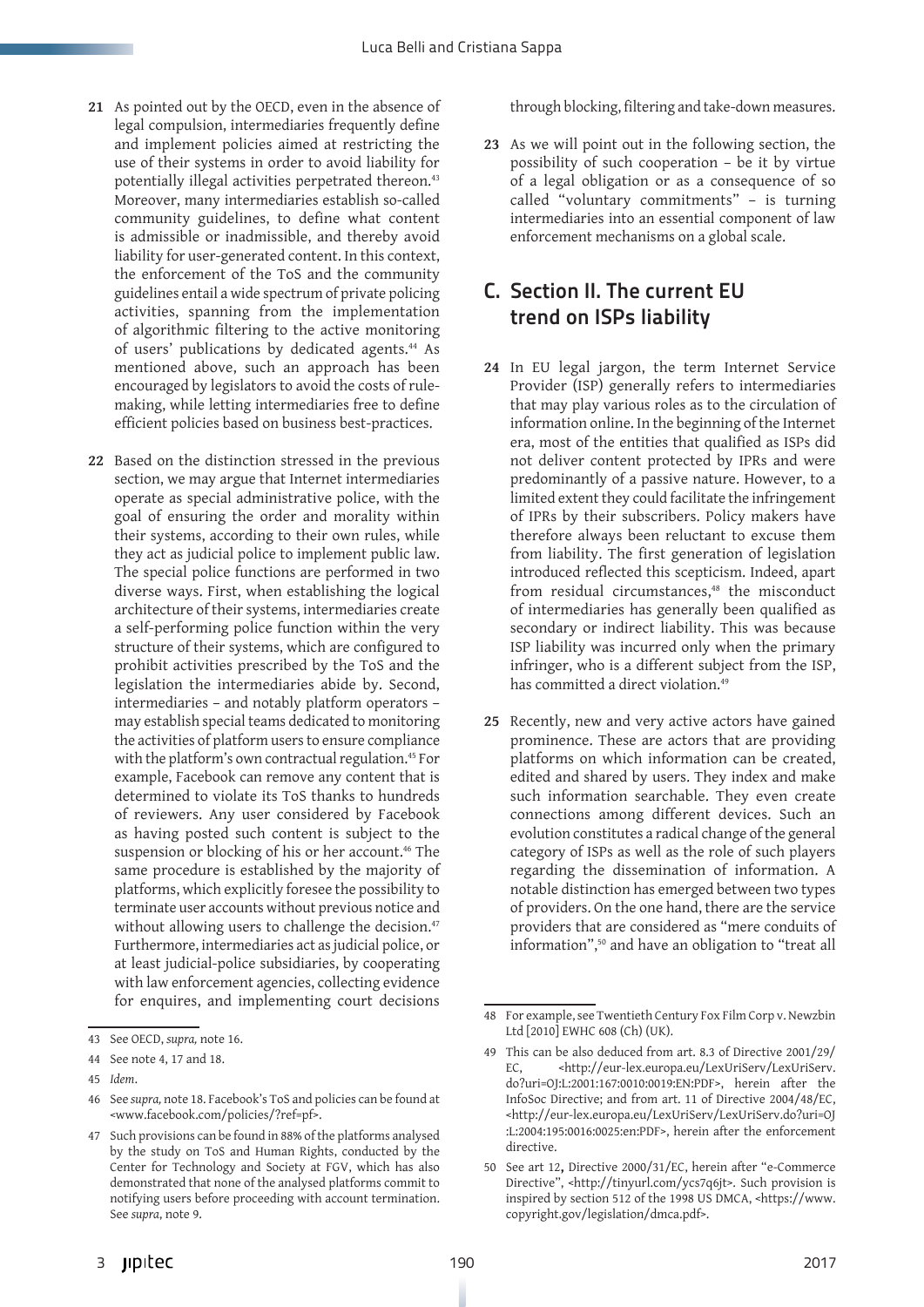traffic equally".<sup>51</sup> On the other hand, there are the online service providers such as "online platforms".52 The latter group undertakes a more active role in the organisation and circulation of information. As a result, policy makers have recently re-focussed their attention on intermediaries. The attention is particularly focussed on aspects of potential liability when the intermediary is deemed as an active ISP.

- **26** Considering the impact liability-related rules can have on the online environment, a predictable and clear perimeter of intermediary liability is essential to ensure overall legal certainty and to enable access to effective remedies in case of an infringement. Notably, secondary liability of intermediaries is considered the only efficient strategy to compensate right holders in the event their IPRs are infringed, and the infringers are difficult to catch. It is crucial to understand however, that in the event intermediaries are considered as strictly liable, this would unreasonably and negatively affect legitimate information dissemination. This may in turn jeopardise the free flow of information and innovation. Consequently, ISP liability rules should be clearly designed, with particular regard to limitations and the so-called "safe harbours" for intermediaries. The clear establishment of "safe harbours" is indeed essential to balance the different, but equally important interests involved in the digital realm. These include the users' interest to have the greatest possible access to information and innovation. Similar interests that warrant protection include the potentially competing interest of any subjects producing and those disseminating content for business purposes or any other purpose.
- **27** The scope of the "safe-harbours" has been a subject of discussion in recent years. In the EU, the overall goal of fostering market growth has been used as a justification for renewing attention on the topic, for over twenty years.53 The issue in the current debate is thus the same as the one preceding the introduction of the (still) current general legal framework on ISP liability within the e-commerce Directive. It refers to how to (re-)design ISP's liability to foster market growth. The technical and social framework is very different from the one in which the e-commerce Directive was discussed, particularly because platforms are now deep-

rooted elements of the Internet ecosystem and are considered to be covered by the notion of the ISP. What differs in today's discussions is the approach used and suggested by decision-makers. In fact, the rationale of the existing framework is that the sound protection of rights shall be ensured to boost market growth. Such an approach can be found in the data protection rules,<sup>54</sup> in some decisions of the European Court of Justice (EUCJ) and the European Court of Human Rights (ECHR).<sup>55</sup> Furthermore, the EU legislator decided to align with this trend, introducing ISP-liability-related principles in the proposal for a new copyright directive.<sup>56</sup> Considering the preparatory works of the upcoming reform,<sup>57</sup> it is not excluded that the revision of the current enforcement Directive 2004/48/EC will follow the same trend.

**28** For the time being, the e-commerce Directive remains untouched, although the complexity of the current technical and social context brings about more challenges compared to previously. A sectorial approach may appear as the most effective to face these challenges, although it may not be ideal to face such complexity. However, as we discuss in Section III and in the Conclusion, the consistency of the current sectorial approach with the *acquis communautaire* remains unclear and the method currently used, risks leading to further contradictions in the overall

- 55 The case law of the EUCJ and of the ECHR is mentioned and sum up by the project *The World Intermediaty Liability Map*, Center for Internet and Society at Stanford, <http://cyberlaw. stanford.edu/our-work/projects/world-intermediaryliability-map-wilmap>.
- 56 See Proposal for a Directive of the European Parliament and of the Council of 14 September 2016 on Copyright in the Digital Single Market, <https://ec.europa.eu/digital-singlemarket/en/news/proposal-directive-european-parliamentand-council-copyright-digital-single-market>, herein after the proposal directive on Copyright.
- 57 See *infra*, note 94.

<sup>51</sup> See art 3, Regulation 2015/2120/EU of the European Parliament and of the Council of 25 November 2015 laying down measures concerning open internet access, <http:// tinyurl.com/ycwjxcz2>.

<sup>52</sup> See Opinion of the Committee on Legal Affairs for the Committee on Industry, Research and Energy and the Committee on the *Internal Market and Consumer Protection on online platforms and the Digital Single Market* (2016/2276 ( INI )), <http://tinyurl.com/ybxl33pw>.

<sup>53</sup> See *e.g.* M. Horten, *A Copyright Masquerade: How Corporate Lobbying Threatens Online Freedoms*, Zed Books, 2013.

<sup>54</sup> See directive 95/46/EC, <http://eur-lex.europa.eu/ LexUriServ/LexUriServ.do?uri=CELEX:31995L0046:en:H TML>, herein after Data Protection Directive, containing among others references to controllers. It has to be reminded that search engines qualify as data controllers under the Guidelines on the Implementation of the EUCJ case Google Spain v. Costeja, 14/EN WP 225 of 26 November 2014, available at <http://ec.europa.eu/justice/data-protection/article-29/ documentation/opinion-recommendation/files/2014/ wp225\_en.pdf>. For an analysis on the ISPs liability, focusing on the interferences between the e-commerce Directive and the directive on data protection see B. VAN DER SLOOT, *Welcome to the Jungle: the Liability of Intermediaries for Privacy Violations in Europe*, *JIPITEC* 2015, 3, p. 215ff. Additionally, see the Data Protection Regulation 2016/679, <http:// eur-lex.europa.eu/legal-content/EN/TXT/?uri=uriserv:OJ .L\_.2016.119.01.0001.01.ENG&toc=OJ:L:2016:119:TOC>, which reminds us that all the principles embedded in the text are without prejudice to the application of the e-commerce Directive, in particular arts.  $12 - 15$ , and at the same time introduces among others the right to data portability and the right to resist profiling, plus several obligations for controllers, which may affect active ISPs.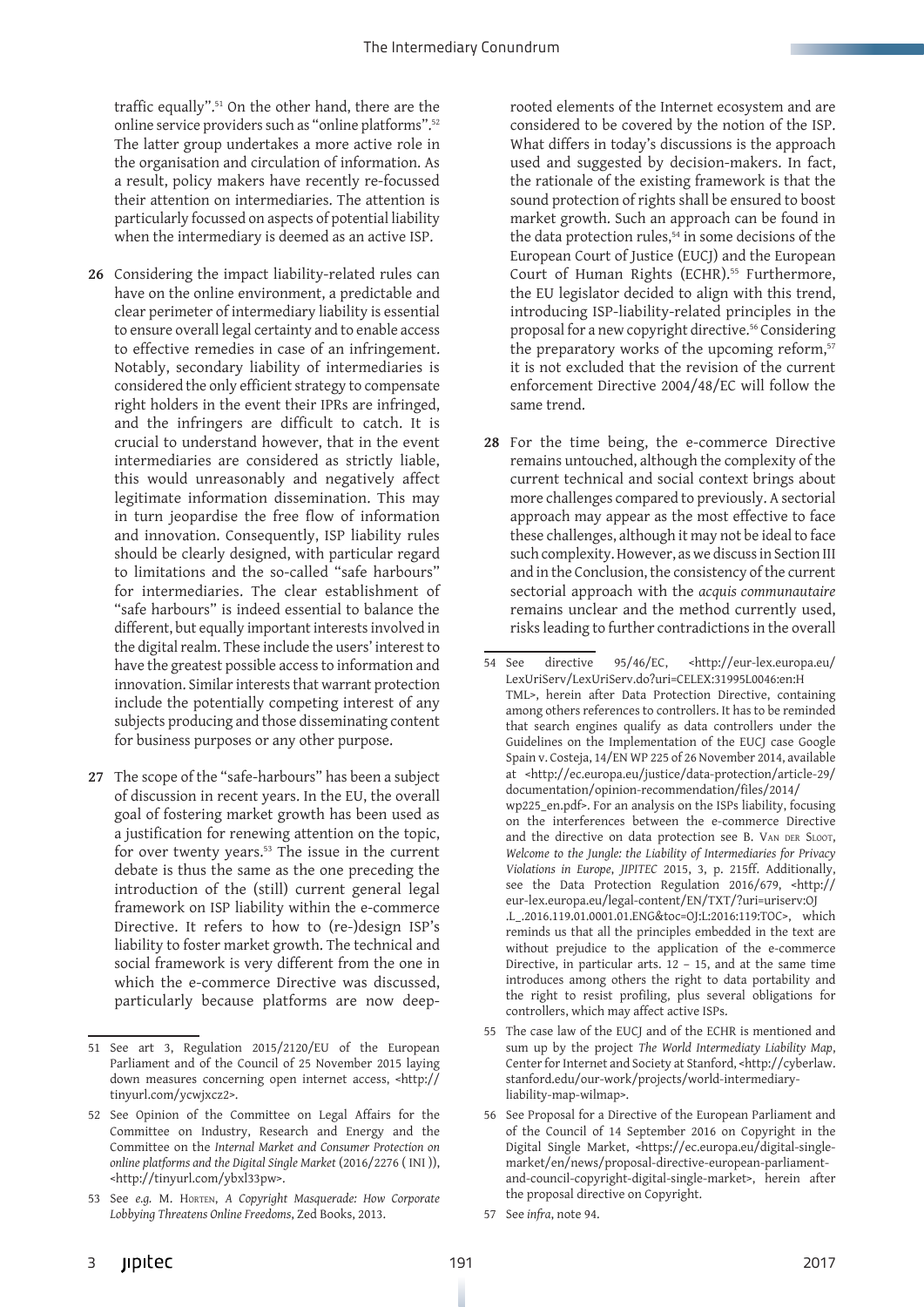legal framework,<sup>58</sup> thereby reducing legal certainty and harmonisation, rather than increasing it. Furthermore, such an approach risks negatively affecting the users' freedom of expression, as well as the freedom of ISPs to conduct a business. In the latter case, it unduly limits the chances to enter and remain competitive in the market, particularly for platforms. Consequently, we argue that it seems over-optimistic to think the proposed strategy will favour the achievement of a (Digital) Single Market. On the contrary, such an approach may foster a less eclectic market, where questions as to the fundamental freedom to conduct a business,<sup>59</sup> and the freedom of expression arise, while antitrustrelated issues will remain unsolved.

## I. How did we get here?

- **29** The international legal framework on copyright or related rights does not embed express rules on the liability of ISPs. The 1996 WIPO Copyright Treaty (WCT) only concerns the right of communication to the public of the right holders. Nevertheless, in the Agreed Statements Concerning the WCT, article 8 states: "… it is understood that the mere provision of physical facilities for enabling or making a communication does not in itself amount to communication within the meaning of this Treaty […]"60 Such a provision is considered to indirectly provide "safe harbours" for technological intermediaries.
- **30** In the same period as when the WCT was negotiated, national policymakers started developing rules on ISP liability. Policy makers introduced exceptions and the so-called "safe harbours".<sup>61</sup> Notably, the European debate of the late nineties focused on ISP

liability, but from a market growth perspective. Such discussions led to the introduction of the e-commerce Directive that, amongst its main purposes, aimed at limiting legal uncertainty by harmonising the different national approaches to ISP liability for wrongful conduct carried out by their users through their systems. According to the e-Commerce Directive, no general obligation to monitor the stored or transmitted information was imposed on the ISPs, nor a general obligation to actively seek facts or circumstances indicating illegal activity.<sup>62</sup> Indeed, such an obligation would have been considered a disproportionate burden for any ISP and a barrier to economic development. In addition, the e-commerce Directive introduced horizontal,<sup>63</sup> "safe harbours", relieving ISPs from liability in three different cases. Firstly, art. 12 of the e-commerce Directive excluded liability for mere conduits, by specifying that access providers are not liable for the information transmitted on the condition that they: (a) do not initiate the transmission; (b) do not select the receiver of the transmission; and (c) do not select or modify the information contained in the transmission. Hence, when they remain passive, providers may have very limited additional responsibilities. Secondly, art. 13 of the e-Commerce Directive was about caching, which never raised relevant concerns. Thirdly, art. 14 stated that a hosting provider is not liable for the information stored, as long as: (a) the provider does not have actual knowledge of the illegal nature of the activity or information and, as regards claims for damages, is not aware of facts or circumstances from which the illegal activity or information is apparent; and (b) the provider, upon obtaining such knowledge or awareness, acts expeditiously to remove or to disable access to the information.<sup>64</sup>

**31** This legal framework has often been criticised for being obsolete since its introduction. Considering the high speed at which technology evolves, contrasted against the much lower speed of the policy and legal debate, this is no surprise. The first direction taken by national and EU judges, and subsequently by legislators, undoubtedly led to further strengthening the ISPs' duty to care and more broadly speaking, the ISPs' liability. This is not surprising either.<sup>65</sup> This is aligned to the overall

<sup>58</sup> B. Van der Sloot, *supra* note 54, 215ff. Critics to the shifting from a horizontal to a sectorial/vertical approach are also expressed by G. Frosio, *Reforming Intermediary Liability in the Platform Economy: A European Digital Single Market Strategy*, *Northwestern University LR Online* 2017, forthcoming.

<sup>59</sup> See supra, note 6. For an analysis of this fundamental freedom (related to ISPs) appearing only in this Charter (and in some national constitutions) see C. Geiger – E. Izyumenko, *The Role of Human Rights in Copyright Enforcement Online: Elaborating a Legal Framework for Website Blocking*, *American International University Law Review* 2016, p. 43ff.

<sup>60</sup> See <http://www.wipo.int/treaties/en/text.jsp?file\_ id=295456>.

<sup>61</sup> The earliest country to enact new copyright statutes to comply with international framework and deal with digital challenges was the USA. For some remarks on the US legal framework J. Ginsburg – R. Gorman, *Copyright Law (Concepts and Insight Series*), Foundation Press, p. 219ff.; see also X. AMADEI, *Standards of Liability for Internet Service Providers: A Comparative Study of France and the US with a Specific Focus on Copyright, Defamation and Illicit Content*, *Cornell Int'l L.J.* 2001-2002, p. 189ff. As to the solutions adopted in other jurisdictions see the project *The World Intermediary Liability Map*, cit.

<sup>62</sup> Art. 15.

<sup>63</sup> P. Van Eecke, *Online Service Providers and Liability: A Plea for a Balanced Approach*, *Common Market LR* 2011, p. 1455ff., notes that when ISPs mentioned in the e-commerce Directive meet the requirements of its section IV, they will be exempted from contractual, tortious, criminal, administrative, or any other type of liability, "for all types of activities initiated by third parties, including trademark infringement, defamation", etc.

<sup>64</sup> The outcome of the e-commerce Directive is quite close to the one of the DMCA and subsequent section 512 of the Copyright Act.

<sup>65</sup> The possibility for strengthening the regime has been in the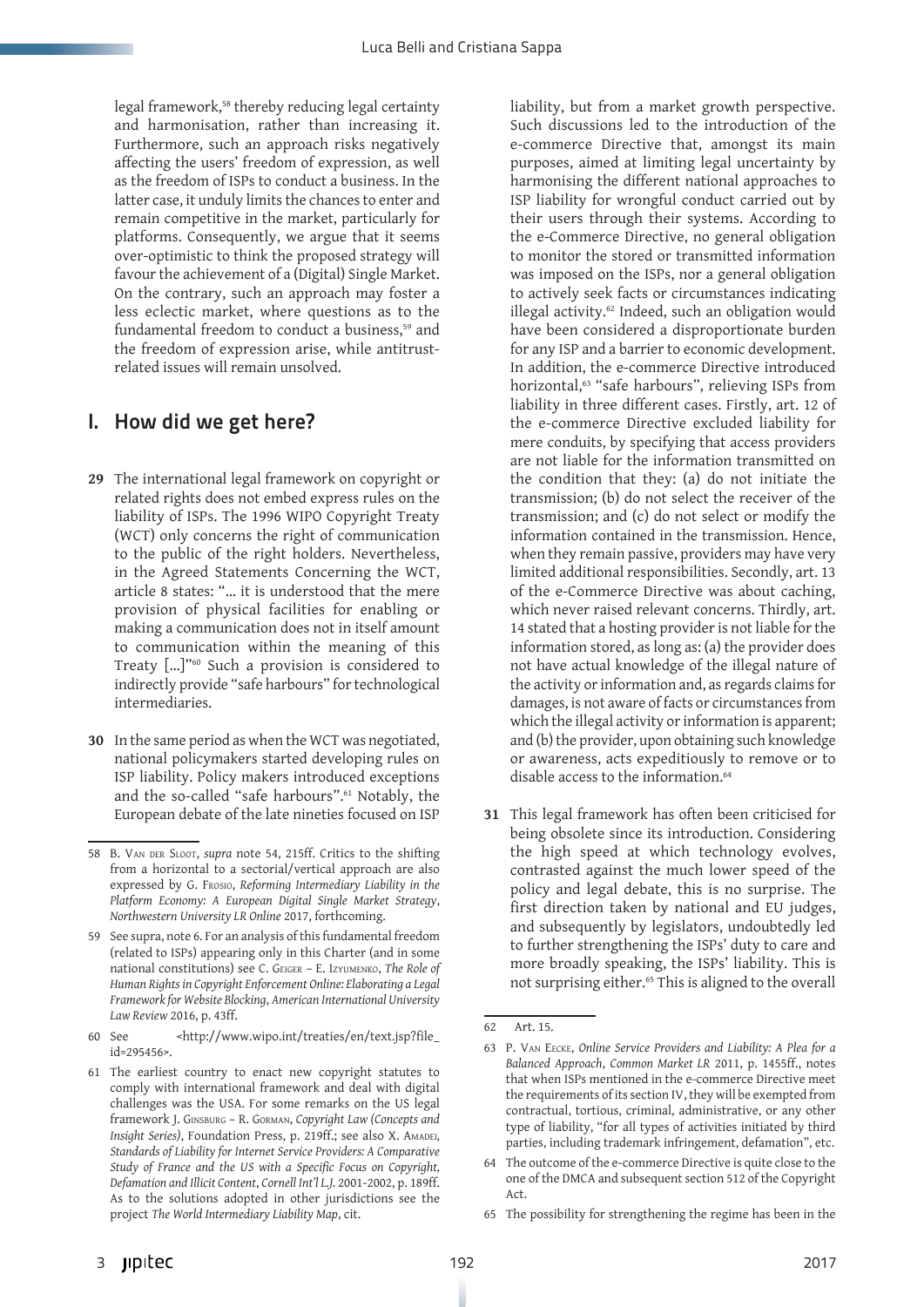approach EU policy-makers have had for years to the protect IPRs. In other words, the approach used implies that the more technological facilities are able to enhance the circulation of information, the stricter the legal rules would be. Consequently, chances to enhance the circulation of information have reduced. Such an approach is led by the belief that protectionism would favour market growth. Indeed, the EU legislator has been trying to close the "value gap". This value is derived from revenues generated as a result of the online exploitation of copyrighted material. Allegedly, the revenues are unfairly distributed between the different players of the online-publishing value chain.<sup>66</sup> The surprising element is the lack of evidence as to the fact that a (very) protectionist environment fosters creativity and development.<sup>67</sup> However, neither policymaking efforts nor jurisprudence seems to have taken this lack of evidence into account.

# II. Some jurisprudential clarifications of the intermediary liability regime

**32** The introduction of the e-Commerce Directive was supposed to provide legal certainty to ISPs that desperately needed to know when they may be considered as (indirectly) liable, and what measures to take to avoid any liability.

#### 1. From indirect to direct liability

**33** The EUCJ focused on the notion of communication to the public while ruling on several cases related to the interface between the e-commerce Directive and the Copyright directive. In particular, the Court of Luxembourg qualified re-transmission of a terrestrial television broadcast over the Internet,<sup>68</sup> linking,<sup>69</sup>

EU legal framework since the beginning: see for instance Recital 48 of the e-commerce Directive.

- 66 The notion of value gap was introduced by the music industry and endorsed by the EU legislator in the draft proposal directive on copyright. It has to be added that a distinction is usually drawn in this regard between subscriptionfunded platforms (Spotify, Netflix) requiring the consent of right holders to operate legally, and ad-funded platforms (YouTube, Dailymotion), growing thanks to user-generated content. As a result, they tend to focus on notice-and-takedown systems and not on licensing.
- 67 G. Frosio, *Digital Piracy Debunked: A Short Note on Digital Threats and Intermediary Liability*, *Internet Policy Review* 2016, p. 1ff., where the author explains that the literature has demonstrated to a certain degree of consistency that there is an added value to promote, rather than a value gap to close.
- 68 EUCJ, 7 March 2013, C-607/2011, case *TVCatchup*, *EIPR* 2016, p. 580ff. In the same sense EUCJ, 26 March 2015, C-279/13, case *Sandberg*, <www.curia.eu>.
- 69 See EUCJ, 13 February 2014, C-466/12, case *Svensson*,

and framing,<sup>70</sup> as a communication to the public. In other words, it was a copyright owner prerogative. From this jurisprudence, it is possible to draw at least two conclusions. First, the overall trend is to confirm the broad scope of the copyright holder's economic right of communication to the public. The details of this trend are however sometimes confusing.<sup>71</sup> This may suggest that the EUCJ is trying to find the best way to solve complex problems. As foreseen by art. 21 of the e-commerce Directive, for the best way to find an appropriate and reasonable solution, it has now become necessary to assess the economic, social and legal impact of linking. Second, these decisions are confirming ISPs may be liable for secondary or indirect liability, depending on the presence of an infringement to the right of the communication to the public.72 However, the very recent Pirate Bay (Ziggo) case, seems to have introduced direct liability for the ISP.73 The reason of this major change might be found in the Opinion of the Advocate General, who argued that the problem of online infringement needs a harmonised EU answer.74

**34** It is likely that primary liability has the effect of pushing ISPs to enhance any activity and implement

commented by C. Koonen, *The Use of Hyperlink in an Online Environment: Putting Links in Chain*, *Grur int*. 2016, p. 867ff. The Court ruled that linking infringes the copyright holders' exclusive rights only when it reaches a "new public". This latter is a not supported notion by international and regional copyright legal tools, according to P. Mezei, *Enter the Matrix: the Effects of the CJEU Case Law on Linking and Streaming Technologies*, *Grur Int*. 2016, p. 887ff., spec. 900. See also EUCJ, 8 September 2016, C-160/15, case *GS Media*, <www.curia.eu>, stating that a link to materials for which the copyright holder didn't authorise the uploading/availability to the public was infringing communication to the public when he had sufficient knowledge of the unauthorized upload of the linked work.

- 70 EUCJ, 21 October 2014, C-348/13, case *BestWater*, <www. curia.eu>, issuing a reasoned order under art. 99 of the Rule of Procedure of the EUCJ, and applying the findings of the *Svensson* decision to the "framing".
- 71 For an analysis of the EUCJ case law on the right of communication to the public assessing that in its interpretation of Directive 2001/29 (Article 3) and Directive 2006/115 (Article 8), the Court deviated from not only the meaning which is generally conferred upon these provisions, but also from internationally-recognized solutions see P. Sirinelli – JA. Benazeraf – A. Bensamoun, *CSPLA, Mission: Droit de Communication au public*, Final Report of December 2016, <http://www.culturecommunication.gouv.fr/Thematiques/ Propriete-litteraire-et-artistique/Conseil-superieur-dela-propriete-litteraire-et-artistique/Travaux/Missions/ Mission-du-CSPLA-sur-le-droit-de-communication-aupublic>, spec. Section 2, Appendix 5 and 6.
- 72 See E. Rosati, *Why a Reform of Hosting Providers' Safe Harbour Would be Unnecessary Under EU Copyright Law*, *EIPR* 2016, p. 668ff.
- 73 EUCJ, 14 June 2017, C-610/15, case *Pirate Bay*, available on the official website of the EUCJ, <www.curia.eu>.
- 74 Opinion of Advocate General Szpunar, 8 February 2017, C-610/10, *Stichtin Brein v. Ziggo Bv*, available on the official website of the EUCJ, <www.curia.eu>.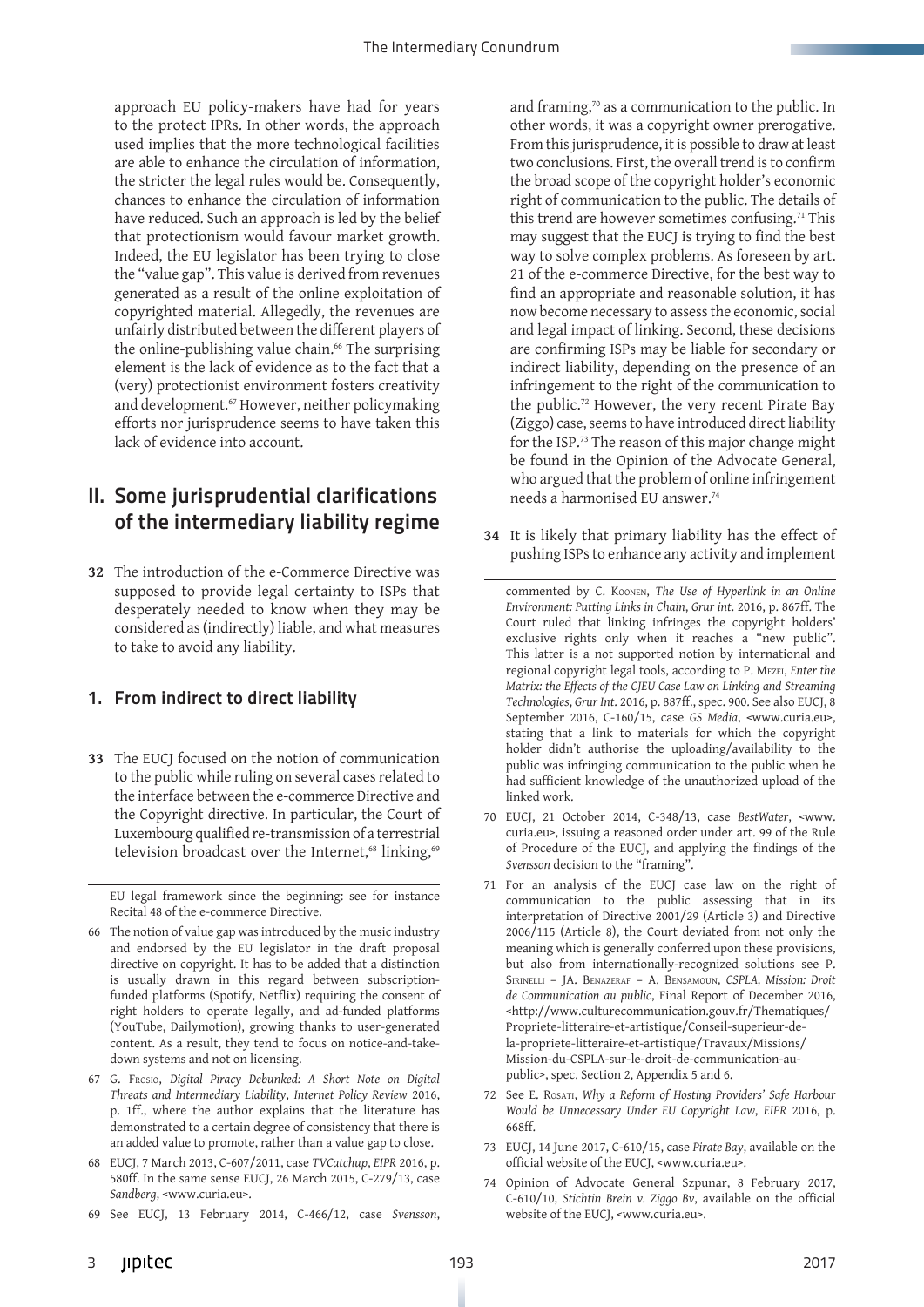any measure that may reduce the risk of incurring liability. The implementation of (even) more voluntary and technological filtering measures, as well as notice-and-take-down systems, are to be expected. This is in turn strengthening the ISPs' private-regulation-and-police capabilities.

#### 2. Some remarks on the scope of injunctive intervention

- **35** National (lower) courts were called to issue a decision on the scope of injunctive intervention. The decisions included the take-down of notified infringing material, as well as proactive monitoring, with the aim of preventing future infringements.<sup>75</sup> The courts often used the margin of appreciation they had. Consequently, as case law may reveal, the initial decisions were confusing.76
- **36** When the EUCJ was asked to interpret the relevant copyright enforcement and e-commerce Directive rules on preventive filtering measures, it ruled that injunctions requesting preventive filtering systems addressing all the customers of an ISP were to be precluded.<sup>77</sup> The argument used to reject such systems was the incompatibility of the implementation of preventing filtering with the principle of proportionality as well as with the lack of a general obligation to monitor.78 This case law was clearly aimed at safeguarding two interests. On the one hand, it safeguarded the interest of the ISPs as market operators, for whom such overarching filtering systems would have endangered "the freedom to conduct business enjoyed by operators such as ISPs." This is deemed to also include the right for any business to be able to freely use - within the limits of its liability for its own acts - the economic, technical and financial resources available to it. On the other hand, the Court reinforced the interests of users. The court argued that the propped filtering systems could have infringed "the right of costumers to protect their personal data and their freedom to receive or impart information."79 Such decisions

have therefore clarified that a general obligation to monitor is to be considered disproportionate.

**37** Besides, the EUCJ ruled in favour of court injunctions that do not specify what measures an Internet Access Provider (IAP) must take to block access to websites making available copyrighted material without the right holder's permission. The Court stated that blocking orders may be imposed on access providers when they can avoid penalties by showing that they have taken all reasonable measures. The Court affirmed that national courts are entitled to issue blocking orders against IAPs, arguing that fundamental rights in the EU do not preclude court injunctions prohibiting an ISP from "allowing its customers access to a website placing protected subject-matter online without the agreement of the right holders".<sup>80</sup> However, these injunctions must be balanced with the public interest to access the information, for only reasonable injunctive measures may be accepted. This case also created the opportunity to debate the proportionality of an injunctive measure, in particular if that injunctive measure is related to the fundamental interests of the ISPs. This interest includes the freedom to conduct a business. Indeed, the adoption of an injunction limits such freedom, because it may:

*… [C]onstrain its addressee in a manner which restricts the free use of the resources at his disposal because it obliges him to take measures which may represent a significant cost for him, have a considerable impact on the organization of his activities or require difficult and complex technical solutions.* <sup>81</sup>

- **38** However, an injunctive measure does not seem to infringe the very substance of the freedom of an ISP to conduct a business because it "leaves its addressee to determine the specific measures to be taken in order to achieve the result sought, with the result that he can choose to put in place measures which are best adapted to the resources and abilities available to him."82
- **39** In other words, the EUCJ cannot preclude injunctions, namely because they are enabled by Recital 45 of the e-commerce Directive, art. 8.3 of the InfoSoc Directive,<sup>83</sup> and by art. 11 of the enforcement

<sup>75</sup> For a comparative and detailed perspective see C. ANGELOPOLOUS, *Beyond the Safe Harbors: Harmonizing Substantive Intermediary Liability for Copyright Infringment in Europe*, 2016, <https:// www.ivir.nl/publicaties/download/1087>.

<sup>76</sup> See cases recorded in the *World Intermediaty Liability Map*, cit.

<sup>77</sup> EUCJ, 24 November 2011, *supra* note 5. In the same sense EUCJ, 16 February 2012, C-360/10, case *SABAM v. Netlog NV*, *EIPR* 2012, p. 791ff. commented by S. Kulk - F. Borgesius, *Filtering for copyright enforcement in Europe after the Sabam cases*. In addition, EUCJ, 12 July 2011, C-324/09, case *[L'Oréal](http://curia.europa.eu/juris/liste.jsf%3Flanguage%3Den%26num%3DC-324/09)*, available on www.curia.eu.

<sup>78</sup> This principle was clearly emphasised by EUCJ, C-70/10, case *Scarlet*, cit.; and EUCJ, C360/10, case *SABAM v Netlog NV*, cit., § 53.

<sup>79</sup> The freedom of (imparting) information can be also

considered an interest of ISPs.

<sup>80</sup> EUCJ, C-314/12, case *Telekabel*, cit.

<sup>81</sup> *Idem.*

<sup>82</sup> *Ibid*., §§ 48 – 53. In particular, the Court specified that the exoneration applying when reasonable measures are taken seems justified in light of the fact that he is not the author of the infringement of a fundamental IPR that has led to the adoption of the injunction. One could wonder whether the more recent case law and in particular the *Ziggo* case does not change this approach.

<sup>83</sup> On the German choice to not implement art. 8.3, but relying on courts to implement the principle embedded into the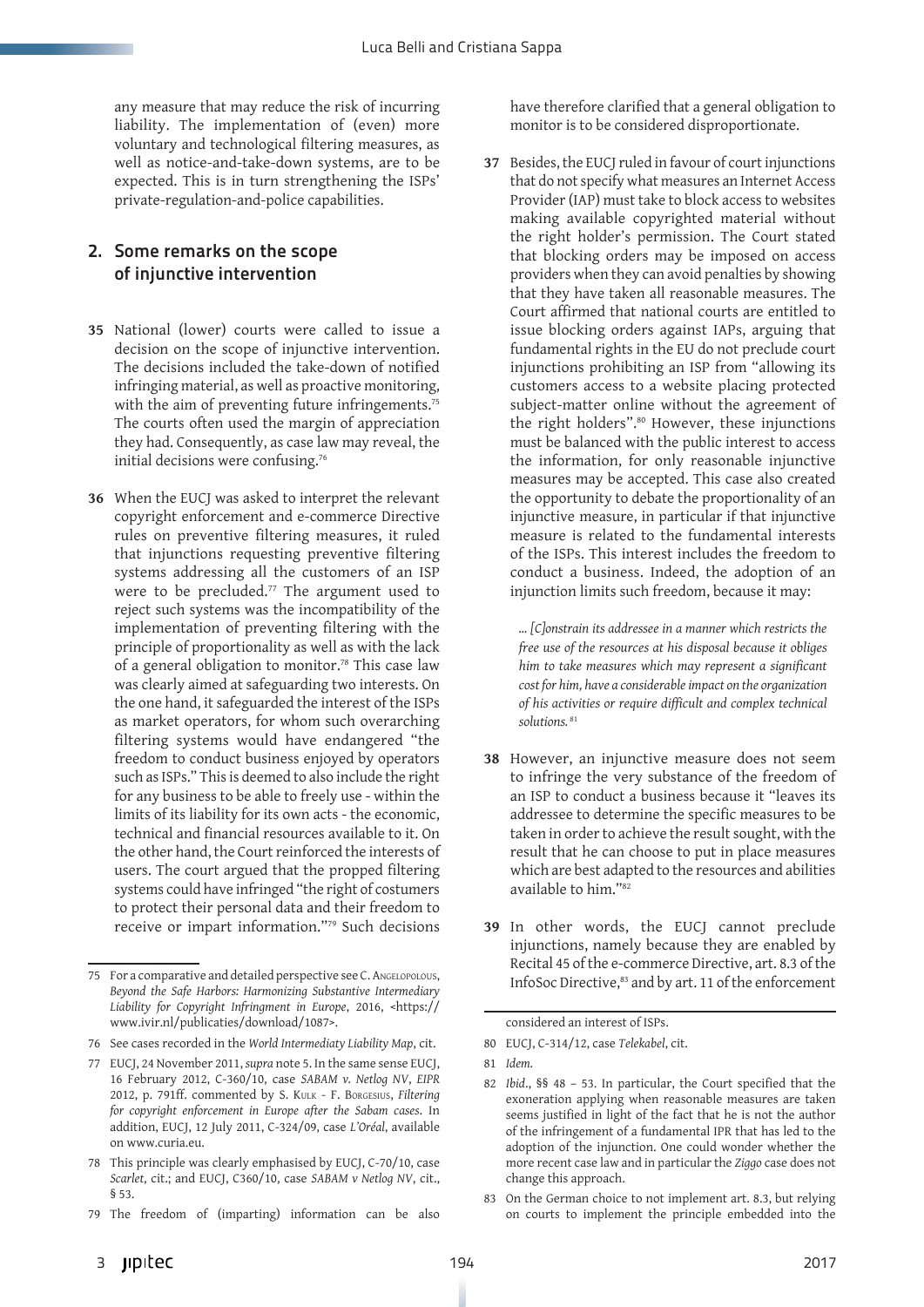Directive,<sup>84</sup> which establish such provisions. However, it precludes them when they are not aligned with other fundamental principles, such as proportionality, and when they affect constitutional freedoms, such as the freedom to conduct a business or freedom of information.<sup>85</sup>

**40** It is important to note that several issues and potential concerns are intertwined with the injunctions,<sup>86</sup> by which operators are ordered to block the perpetrator of IPR infringement to prevent any repetition of infringements, or to take measures that allow easy identification of the perpetrator. First, a blocking technique may lead to over-blocking. Over-blocking is when legitimate content is unduly blocked.<sup>87</sup> These techniques may still be circumvented quite easily.<sup>88</sup> Secondly, the implementation of this remedy to IPR infringement may be particularly cumbersome, because multiple proceedings need to be filed, thereby raising the complexity and the related-cost of the remedy. Notably, the cost remains one of the main impediments, if not the main one. Since the economic burden of any kind of blocking injunction will be sustained by the intermediary,<sup>89</sup> one may

InfoSoc Directive, see C. Angelopolous, (2016), cit., p. 12ff.; M. SCHAEFER, *ISP Liability for Blocking Access to Third Party Infringing Content*, *EIPR* 2016, p. 633ff.

- 84 See EUCJ, C-324/09, case *L'Oréal*, cit., where the Court interpreted Article 11 of the Enforcement Directive as meaning that an ISP may be ordered "to take measures which contribute, not only to bringing to an end infringements of those rights by users of that marketplace, but also to preventing further infringements of that kind".
- 85 For an analysis see Geiger L. Lu, *The Evaluation and Modernisation of the Legal Framework for the Enforcement of Intellectual Property Rights*, Research Paper No. 2015-03, Centre for International Intellectual Property Studies (CEIPI), 11 May 2016, <https:// ssrn.com/abstract=2966839> or <http://dx.doi.org/10.2139/ ssrn.2966839>.
- 86 At the national level, the Netherlands has for a long time been one of the few countries which tried, but has not succeeded (yet) to obtain a blocking injunction for an ISP: see K. van den Heuvel, *Next Chapter on ISPs Blocking Battle: Dutch Supreme Court Refers Questions About Indirect Infringement by Operators of the Pirate Bay to the CJEU*, *EIPR* 2016, 577ff. For an analysis of the cases in France, Germany and UK see C. Angelopolous, (2016), cit., p. 12ff.
- 87 See *supra* note 3.
- 88 Roy A. Marsoof, *Blocking Injunctions and Collateral Damage*, *EIPR* 2017, p. 74ff., which is suggesting that the only option with no related collateral damage is the blocking of URL (very easy to be circumvented, though). See also, Roy – A. Marsoof, *The Blocking Injunction: A Comparative and Critical Review of the EU, Singaporean and Australian Regimes*, *EIPR* 2016, p. 9ff., where the authors explained the UK judicial innovation according to which once an injunction is filed, the right holders can notify ISPs directly when an online location changes its IP address or URL without applying to court. This enables right holders to monitor online changes and ask ISPs to update their blocking databases, thus eliminating the impact of any circumvention.
- 89 K. Frolova-Fox J. Jones, *Getting the Look for Less: the Blocking Cost: Cartier Internaitonal v. BSkyB (Court of Appeal)*, *EIPR* 2017, p. 58ff.

question both the proportionality of such a burden and its interference on the intermediary's freedom to conduct a business. These may be some of the reasons why an extra-judicial remedy - such as the notice-and-take-down procedure - was developed and now appears to be favoured by the EU legislator.

# D. Section III. The Undergoing (R)Evolution

**41** *De iure condendo*, the EU legislator has recently taken several initiatives that further erode "safe harbours". Conspicuously, several communications of the European Commission are suggesting and anticipating the upcoming legislative steps of the EU legislator. For instance, the EC proposes to introduce filtering obligations and voluntary measures.<sup>90</sup> It anticipates that legislative action will be taken in respect of linking, news aggregators, as well as some enforcement-related aspects as notice and action mechanisms. This is in terms of the take down and stay down principle.<sup>91</sup> In particular, it seems to endorse the idea that the e-commerce Directive will remain untouched.92 However, specific issues such as cyber-bullying, terrorism, incitement through hatred, harmful content addressing minors in particular, and IPR infringements, will be prevented by sectorial initiatives. This will be done by amending

- 91 EC, *Communication: Towards a Modern, More European Copyright Framework*, COM(2015), 9 December 2015, <http://eur-lex. europa.eu/legal-content/EN/TXT/?uri=COM%3A2015%3A62 6%3AFIN>.
- 92 EC, *Communication*: *Online Platforms and the Digital Single Market Opportunities and Challenges for Europe*, 25 May 2016, <http:// eur-lex.europa.eu/legal-content/EN/TXT/PDF/?uri=CELE X:52016DC0288&from=EN>. This communication was based upon a public Consultation that the EC launched, of which outcome is in the *Full Report on the Regulatory Environment for Platforms, Online Intermediaries and the Collaborative Economy*, <https://ec.europa.eu/digital-single-market/en/news/fullreport-results-public-consultation-regulatory-environmentplatforms-online-intermediaries>. The consultation mentioned (but the communication does not) additional categories of ISPs to be implemented besides caching, conduit, hosting and that may enjoy the exemption; the consultation discussed new business models and services, such as cloud service providers, linking services and search engines.

<sup>90</sup> EC, *Communication: A Digital Single Market Strategy For Europe*, COM(2015), 6 May 2015, <http://eur-lex.europa.eu/legalcontent/EN/TXT/?qid=1447773803386&uri=CELEX%3A52015 DC0192>. In addition, a proposal of the Audio-Visual Media Services Directive was issued on 25 May 2016 and it is now available at <http://eur-lex.europa.eu/legal-content/EN/ TXT/?qid=1464618463840&uri=COM:2016:287:FIN>. Such a proposal imposes platforms to put in place ("preferably through co-regulation", says the proposal) measures protecting from incitement to hatred and particularly minors from harmful content. This may be in conflict with the absence of a general obligation to monitor ISPs as imposed by the e-commerce Directive.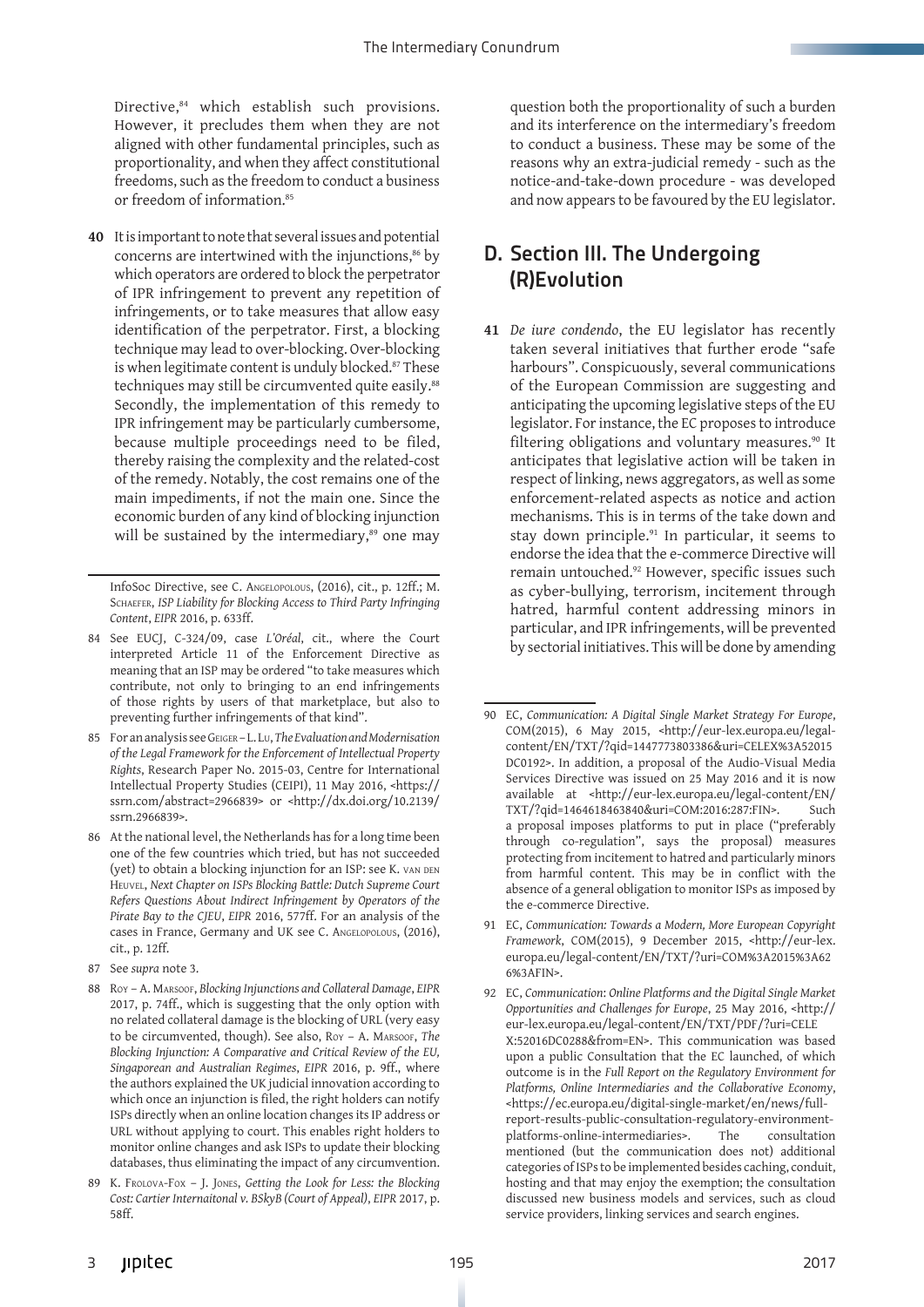Copyright rules and Audio-Visual related rules,<sup>93</sup> but not limited thereto. As an overall result, the strategy seems to turn ISPs into cyber-regulators and cyber-police. All this, without intervening on the e-commerce Directive directly.<sup>94</sup>

**42** As an upcoming legislative step, the Proposal Directive on copyright has been criticised for several reasons. One such reason is based on the two main clauses affecting the liability of ISPs.<sup>95</sup> The first critique refers to the introduction of a neighbouring right for the digital press. This affects the ISPs' liability regime. It is likely that it obstructs innovation rather than fostering it. The second reason focusses on art. 13 and the related Recitals 37, 38, and 39 of the proposal on the liability

of ISPs. These clauses would apply to active hosting providers that store and provide access to protected works and cannot benefit art. 14 of the e-commerce Directive. The exemption does not apply to active host providers. These are those ISPs that go beyond the mere provisions of physical facilities.<sup>96</sup> These ISPs would need to conclude licensing agreements with right holders. The text does not clarify whether a not-completely-passive host provider, which is unable to control the data stored, can benefit from the safe harbour, as Recital 42 of the e-commerce Directive suggests.<sup>97</sup> Furthermore, Recital 38 refers to the communication to the public, as an act performed by an ISP. The doctrine interpreted this wording as the reference to a primary liability<sup>98</sup> for ISPs, for infringements materially committed by others. Unless this recital merely contains unfortunate wording, which would not imply any shift from indirect to direct liability, and which seems to be excluded,<sup>99</sup> this would be aligned with the recent Ziggo case.

**43** A very problematic point of these recitals and article is their encouragement to deploy a monitoring system, such as content-recognition technologies to prevent the availability of infringing content. This approach is evidently in conflict with art. 15 of the e-commerce Directive, which forbids any general monitoring obligations. Furthermore, it goes against art. 3 of the Enforcement Directive and is not aligned with the EUCJ case law, which particularly recognised the need for "fair balance" between the various fundamental rights at stake, such as the freedom to conduct a business (endangered by the disproportionate burdens on ISPs), the protection of personal data, and the freedom of expression (endangered by a massive control by ISPs). Nevertheless, it should be specified that the e-commerce Directive and the EUCJ merely ban measures aimed at general monitoring, while only filtering systems applying to specific cases could be

<sup>93</sup> As a result, the EC recently promoted a step towards the privatization of law enforcement online through algorithmic tools implemented by major providers. See note 15.

<sup>94</sup> It has to be added that in parallel to the aforementioned initiatives, the EC launched a public consultation to seek feedback from stakeholders (right holders, judges and law practitioners, intermediaries, public sector bodies, consumers) as to their satisfaction with the enforcement framework. See EC, *Consultation on Evaluation and Modernization of the Legal Framework for the Enforcement of IPRs*, 9 December 2015, of which results are in the related *Summary of responses*, <http://ec.europa.eu/growth/industry/ intellectual-property/enforcement\_en>. For a comment see X. SEUBA – C. GEIGER – L. LU, (2016), cit. At the same time, was launched EC, *Consultation on Due Diligence and Supply Chain Integrity*, 9 December 2015, of which results are in the related *Report*, <http://ec.europa.eu/growth/industry/ intellectual-property/enforcement\_en>, aimed at gathering information, in particular from SMEs, to allow the mapping and promotion of best practices protecting supply chains from IPRs infringement threats. These consultations were launched because the Communication on the *Digital Single Market Strategy for Europe* announced that the EC would have made a proposal to modernise the enforcement measures in IPRs, focusing on commercial-scale infringement as well as cross-border applicability. The proposal was expected by 2016, while nothing has been released yet. However, it is not unlikely that special injunctions against online ISPs will be introduced. Hopefully, some clearer information will be provided as to the criteria for defining the proportionality of an injunction; and the new Directive will clarify the EUCJ case law on how to balance the effective implementation of an injunctive measure and the right to freedom of information of users in case of a blocking order that does not specify the measures which a service provider must take. Finally, EC, Communication on *Promoting a fair, efficient and competitive European copyright-based economy in the Digital Single Market*, 14 September 2016, <https://ec.europa.eu/digital-singlemarket/en/news/promoting-fair-efficient-and-competitiveeuropean-copyright-based-economy-digital-single-market>, was released, which evokes the injunctive measures against ISPs.

<sup>95</sup> Among the reasons justifying critics, there is inconsistency in the wording of the preparatory works (Explanatory Memorandum, the Impact Assessment), the Recital and the text of the proposal, identified by C. Angelopolous, *On Online Platforms and the Commission's New Proposal for a Directive on Copyright in the Digital Single Market*, 2017, <https://ssrn.com/ abstract=2947800>. The different terms used for referring the same obligations are complicating the task to the interpreters.

<sup>96</sup> It is thus necessary to verify whether an ISP plays an active role on a case-by-case basis. This principle is clearly inspired by EUCJ, C-324/09, case *L'Oréal*, *cit*.

<sup>97</sup> As well as the *L'Oréal* case does. The fact that the wording of this part of art. 13 has been inspired by this *L'Oréal* case could be used as an argument to support this thesis. However, C. Angelopolous, (2017), cit., does not seem convinced about the fact that the clause is consistent with art. 14 of the e-commerce Directive.

<sup>98</sup> A. Lehman, *Intellectual Property and the National Information Infrastructure: the Report of the Working Group on Intellectual Property Rights*, DIANE Publishing, 1995, p. 114ff., underlines that back in the nineties, the safe harbours were eventually introduced in the US, while the first proposal was to introduce primary liability for ISPs for any infringement.

<sup>99</sup> In this sense see C. Angelopolous, (2017), cit.; G. Frosio, *From Horizontal to Vertical: an Intermediary Liability Earthquake in Europe*, Oxford Journal of Intellectual Property and Practice 2017, forthcoming.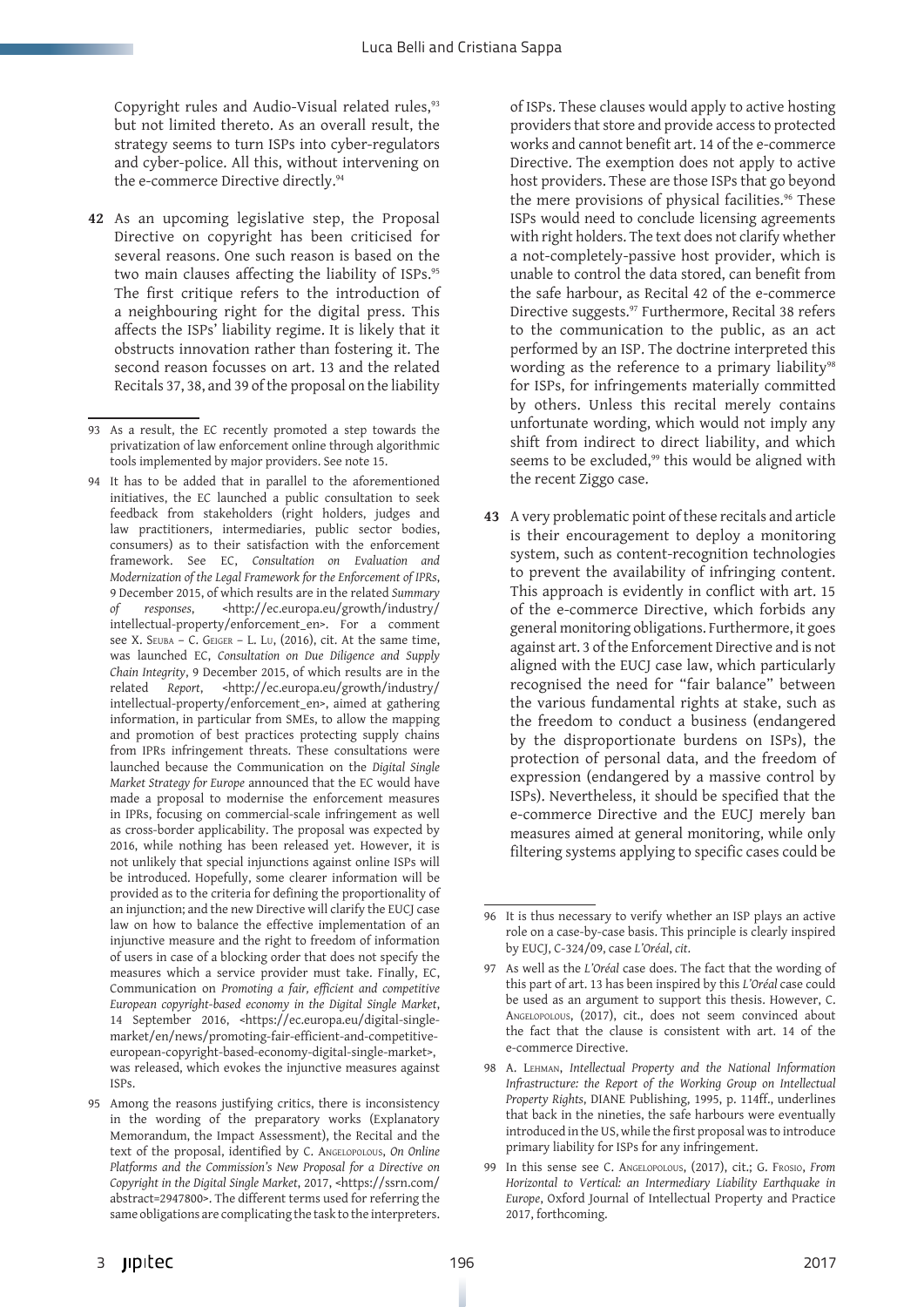allowed.100 However, practically speaking, it is hard to understand how such a system could work.<sup>101</sup>

**44** The proposal indicates that platforms should take voluntary measures to curtail infringing activities. However, the inconvenience that voluntary measures bring along are quite clear. First, they can be the source of a disharmonised patchwork of practices, which goes against the wish to create a single market. Moreover, they introduce privatelyenforced standards, based on the cost reduction and private interest maximisation rather than legal obligations enforced by the judiciary authorities. Indeed, proactive monitoring, as well as notice-andtake or stay-down regimes, are a clear step in the direction of privatisation of online enforcement.<sup>102</sup> It still has to be proven that this kind of private enforcement may be considered, and under which circumstances, yet remain fully respectful of the numerous fundamental rights involved. In the meantime, scepticism is permissible.

# E. Conclusion

**45** Internet intermediaries are essential gateways for users to seek, disseminate and receive information and ideas, enabling users to learn and become innovators in their own right. Users play an instrumental role in the circulation of knowledge and innovation. In addition, due to their position as chokepoints, intermediaries become key allies of law enforcement agencies and prosecutors, to implement national legislation. It is necessary to caution against excessive involvement by and a "responsibilisation of intermediaries", which may effectively delegate *de facto* regulatory and police functions to private entities. Intermediaries have now become increasingly active, in particular, but not only, by fostering user-generated content, by indexing information, and making it searchable. Simultaneously, several ISPs have begun taking voluntary commitments to curb and discourage illicit activities and the access to unlawful content by their users. In principle, all ISPs can benefit from "safe harbours", shielding them from liability, as foreseen by the e-commerce Directive. However, the European Court of Justice and the EU written rules *de iure condendo* seem to request an extraordinary duty of care when an ISP is an active ISP. In other words, the more active ISPs are, the higher duty of care is imposed on it. Consequently, the ISP will be encouraged to adopt more private regulation and private policing.103 This situation is raising scepticism regarding respecting fundamental rights and freedoms of the end user, such as the freedom of expression and the right to privacy. Furthermore, the intermediaries' freedom to conduct a business can also be seriously endangered by this increasingly stricter approach, while, as we have emphasised, the consistency of the current sectorial approach with the *acquis communautaire* remains unclear and may reduce legal certainty, rather than increasing it.

**46** In light of the role played by ISPs and the significant impact their private ordering can have on Internet users' rights, such entities are expected to behave in accordance with their responsibilities to respect human rights. Notably, while international law does not consider private actors as having a positive obligation to protect human rights, as public actors do, it is important to stress that every business actor has a responsibility to respect human rights, as affirmed by the UN Guiding Principles on Business and Human Rights.104 From this perspective, the intermediaries' "responsibilisation" would impose a prohibition to refrain from the violation of users' human rights and to provide effective remedies to repair any negative consequences of their private ordering on their users.105 However, the concept of the IPS' "responsibilisation" does not seem to be prevalent. The recent tendency towards "responsibilisation of Intermediaries" seems to go in the opposite direction; not only by stimulating voluntary commitments, but also by imposing legal obligations to police cyberspaces. This is exemplified by the recent German law on Enforcement on Social

<sup>100</sup> See Recital 47 and art. 14.3, e-commerce Directive. On the notion of "specific case" see P. Van Ecke, *Online Service Providers and Liability: A Plea for a Balanced Approach*, *Common Market Law Review* 2011, p. 1455ff., spec. 1457ff., explaining that the monitoring obligation shall be considered as an exception and therefore interpreted narrowly, the scope and the amount of the expected to be identified infringements have to be narrow as well, the material constituting an infringement must be obvious.

<sup>101</sup> Will there be notices? Counter-notices? Is a filtering system consistent with notices and (if any, also subsequent) counternotices? See the doubts shared by G. Frosio, *supra* note 58.

<sup>102</sup> This general trend would push to favour a shift from liability to responsibility of ISPs that would police with self-intervention and algorithmic enforcement allegedly infringing activities over the Internet. See G. Frosio, *supra* note 58. Not to mention that any new market entrant should actually license filtering technology from big platforms such as Google/YouTube, which may keep it for their exclusive use. As most of the platforms/market players are US-based, this evolution may create a EU market controlled by US-based businesses.

<sup>103</sup> B. Van der Sloot, *supra* note 54, p, 222.

<sup>104</sup> See report of the Special Representative of the Secretary - General on the issue of human rights and transnational corporations and other business enterprises, John Ruggie: *Guiding Principles on Business and Human Rights: Implementing the United Nations "Protect, Respect and Remedy" Framework*, UN Human Rights Council Document A/HRC/17/31, 21 March 2011.

<sup>105</sup> In this sense, see the work of the UN IGF Dynamic Coalition on Platform Responsibility, notably L. BELLI, P. DE FILIPPI, N. ZINGALES (eds.), *Recommendations on terms of service & human rights*, Outcome Document n°1, 2015, <tinyurl.com/toshr2015>.